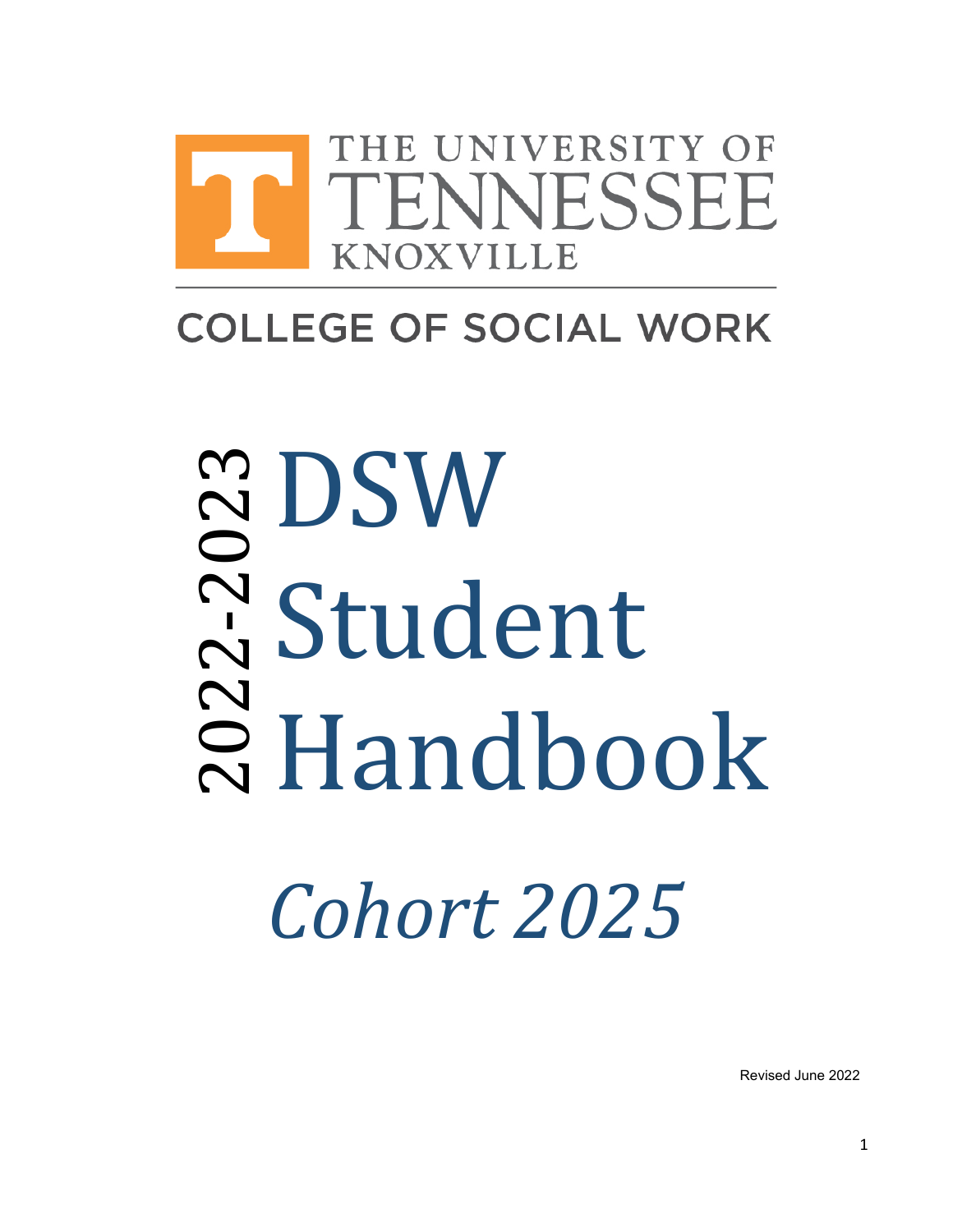# Table of Contents

| Capstone Research Committee Formation and Completion of the Research Project 14 |  |
|---------------------------------------------------------------------------------|--|
|                                                                                 |  |
|                                                                                 |  |
|                                                                                 |  |
|                                                                                 |  |
|                                                                                 |  |
|                                                                                 |  |
|                                                                                 |  |
|                                                                                 |  |
|                                                                                 |  |
|                                                                                 |  |
|                                                                                 |  |
|                                                                                 |  |
|                                                                                 |  |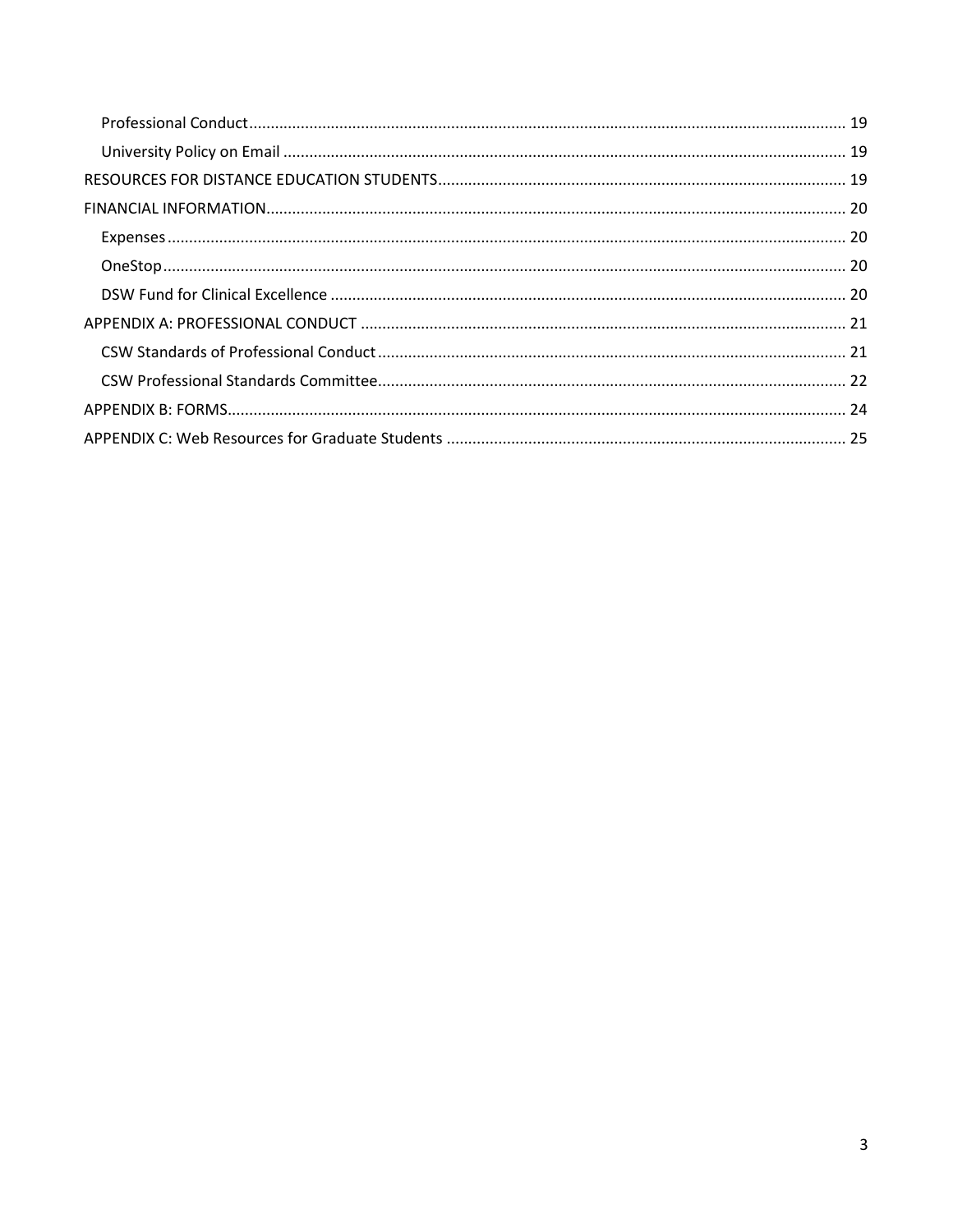

Sharon Elizabeth "Lizzie" Bowland, PhD, LCSW Associate Professor DSW Program Director College of Social Work 305 Henson Hall 865.974.7830 sbowland@utk.edu

Greetings DSW Students,

<span id="page-3-0"></span>Welcome to our DSW program at University of Tennessee! We congratulate you on your decision to undertake this challenging and rewarding endeavor, which will undoubtedly change your life. The faculty, staff, and administration of the College of Social Work are pleased to join with you on this journey dedicated to learning, and we are committed to making this an outstanding educational experience.

We will actively support your efforts to achieve the goal of becoming practitioner-scholars in our field of social work. Begin by building relationships with your cohort of fellow students and engaging with faculty, and you will have resources to draw on both now and in the future. We hope you will explore how your professional interests overlap with our faculty and build connections along the way. This handbook is filled with helpful information to become knowledgeable about your pathway through the program. When you are looking for answers to common questions, your DSW Handbook is your best source of DSW policies and procedures, professional and academic standards, curriculum requirements, research projects, and advancement policies.

We are committed to providing you with a high-quality educational experience and dedicated to creating a collegial school environment that embraces diversity, equity and and inclusion. We pledge to support you to develop your critical thinking, advanced clinical practice and leadership skills that will result in your becoming practitioner-scholars. We are dedicated to creating an inclusive learning community, an opportunity for rigorous inquiry, and sparking the leadership potential of our students. I look forward to getting to know you and to supporting your professional development and success.

Sincerely,

Sharon E. Bowland

Sharon Elizabeth "Lizzie" Bowland, LCSW, PhD Associate Professor, DSW Program Director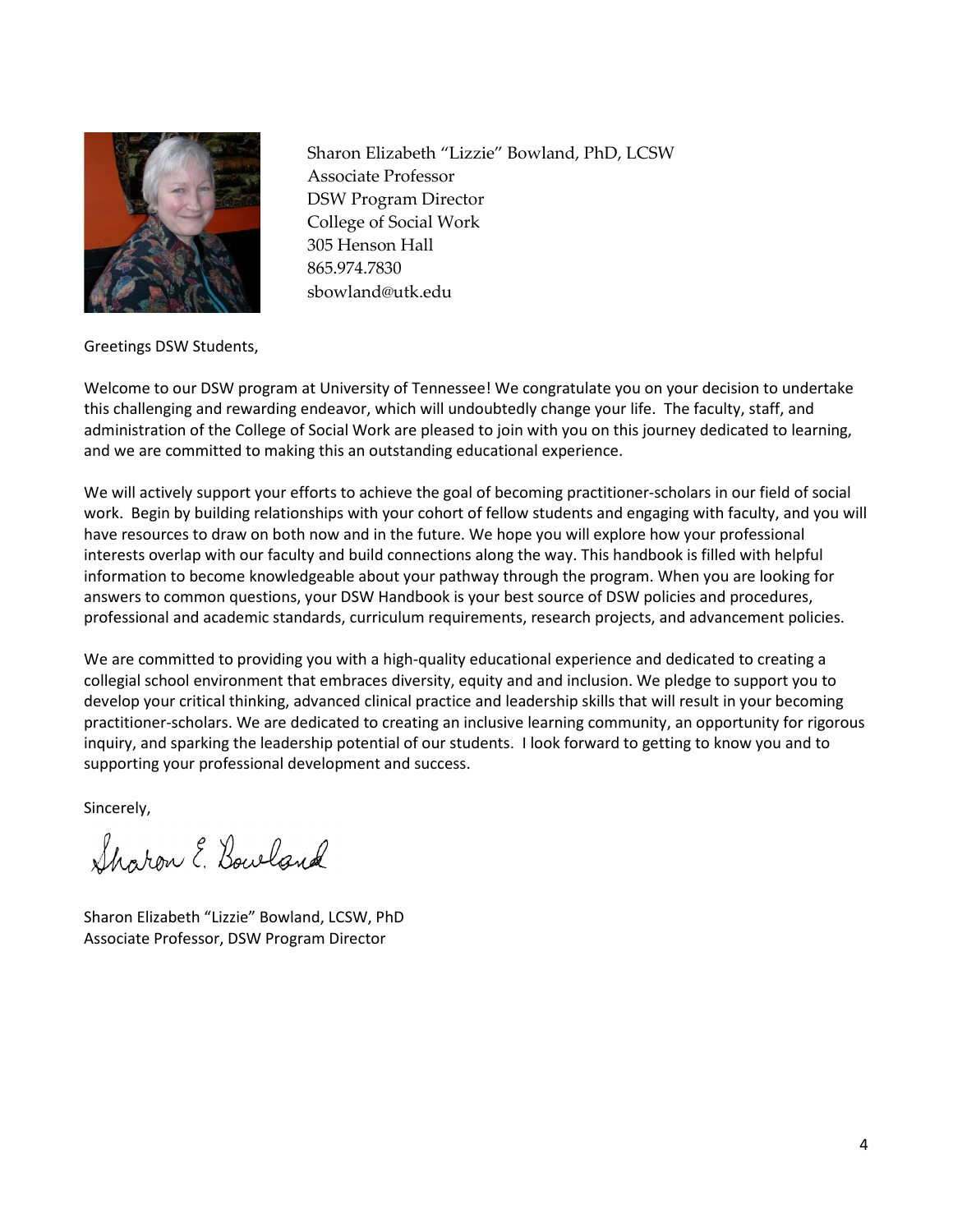# College of Social Work: Vision, Mission, and Values

# <span id="page-4-1"></span><span id="page-4-0"></span>Overview of the College of Social Work

The University of Tennessee, Knoxville is the official land-grant institution for the state. It is a comprehensive institution offering a wide variety of graduate and undergraduate programs. The UTK College of Social Work has four academic programs (BSW, MSSW, DSW and PhD) as well as a Social Work Office of Research and Public Service and a Center for Behavioral Health Research.

# <span id="page-4-2"></span>Vision

Thriving communities with equitable outcomes for all.

## <span id="page-4-3"></span>Mission

Pursuing a more socially just society through education, scholarship, and engagement.

To do this, we…

*…equip professional social workers with the knowledge and skills to facilitate well-being and equity.*

*…conduct groundbreaking, interdisciplinary research that informs policy and practice.*

*…build partnerships that leverage our resources to improve lives in Tennessee and beyond.*

## <span id="page-4-4"></span>Values

**Innovation:** Committing to a spirit of continual learning and creativity in education, scholarship, engagement, and administration.

**Respect:** Recognizing and honoring the dignity, value, and well-being of each person, in all of their identities and interests.

**Empathy:** Informing action with curiosity and understanding.

**Inclusion:** Equipping programs and decision-makers to provide equitable access to opportunities and resources.

**Collaboration:** Building authentic, mutually beneficial relationships that empower shared success.

**Integrity:** Exemplifying transparency, accuracy, and the highest standards of professional ethics.

**Accountability:** Holding ourselves and one other responsible for living into our shared values.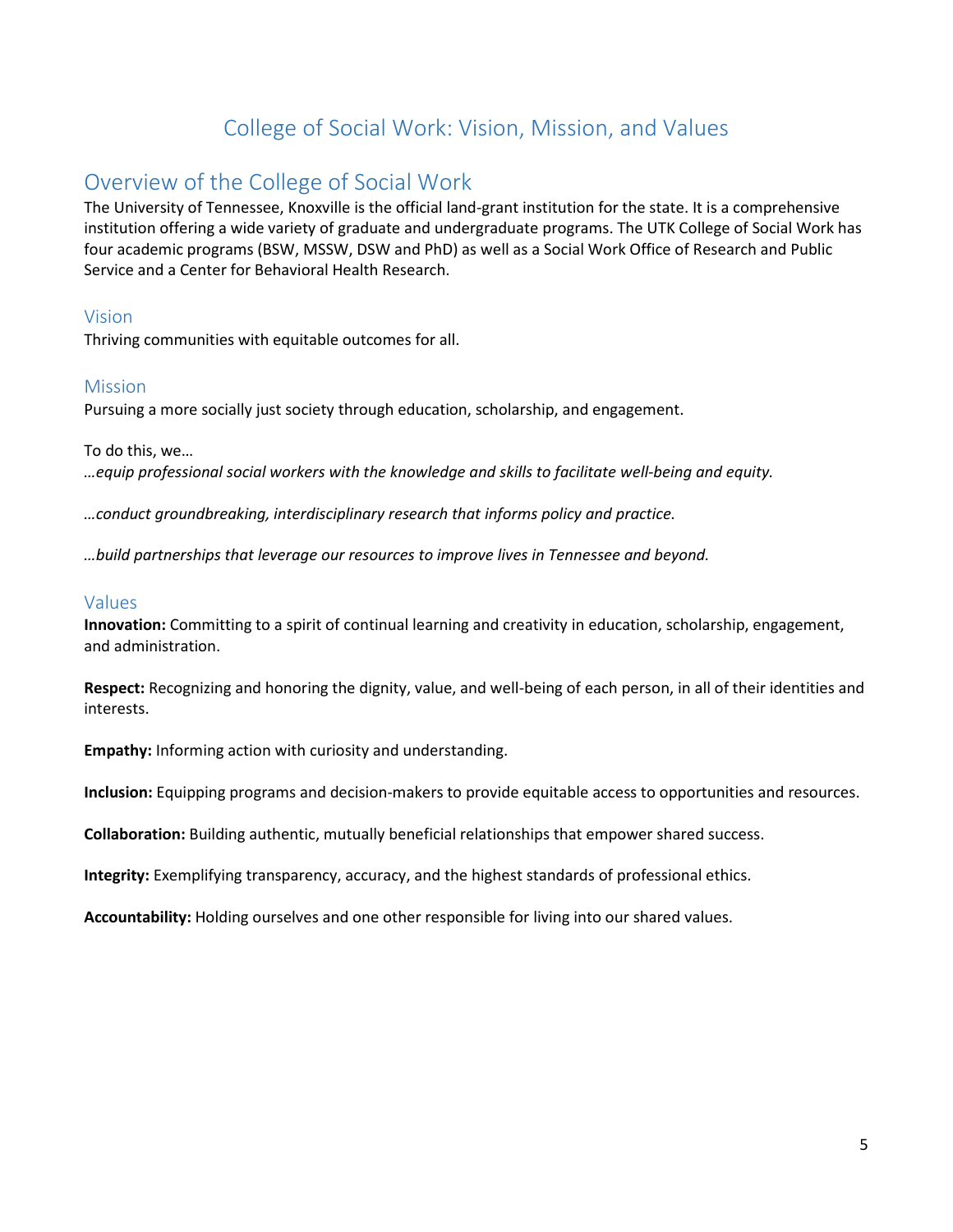# <span id="page-5-0"></span>INTRODUCTION FROM THE GRADUATE SCHOOL

In order to serve the mission and vision of the Graduate School and preserve the integrity of Graduate Programs at the University of Tennessee, Knoxville, information related to the process of graduate education in each department is to be provided for all graduate students.

Based on Best Practices offered by the Council of Graduate Schools, it is important that detailed articulation of the information specific to the graduate degrees offered in each department/program be disseminated.

The Department Graduate Handbook does not deviate from established Graduate School Policies noted in the Graduate Catalog, but rather provides the specific ways in which those policies are carried out.

# <span id="page-5-1"></span>The Graduate Catalog

The Graduate Catalog represents the offerings and requirements in effect at the time of publication, but there is no guarantee that they will not be changed or revoked. The course offerings and requirements of the institution are continually under examination and revision. However, adequate and reasonable notice will be given to students affected by any change. This catalog is not intended to state contractual terms and should not be regarded as a contract between the student and the institution. The institution reserves the right to change any provision, offering, or requirement to be effective when determined by the institution. These changes will govern current and readmitted students. Enrollment of all students is subject to these conditions. The current catalog should be referred to during each year of study. The university further reserves the right to dismiss a student from the university for any cause at any time.

# <span id="page-5-2"></span>Student Responsibility

Graduate students must assume full responsibility for knowledge of rules and regulations of the Graduate Council and departmental requirements for the chosen degree program. Any exceptions to the policies stated in the Graduate Catalog must be approved by the Dean of the Graduate School. Individual colleges and departments may have requirements beyond the minimum established by the Graduate Council. A calendar of deadlines and policies and procedures for graduate programs are found on th[e Gradudate School website.](https://gradschool.utk.edu/) A statement of graduate students' rights and responsibilities is included with the admission notification.

Current information about the university can also be found at the below:

[The University of Tennessee Homepage](https://utk.edu/) 

[Hilltopics Student Handbook](https://hilltopics.utk.edu/)

[The Graduate School](https://gradschool.utk.edu/)

[Graduate Admissions](https://gradschool.utk.edu/admissions/)

[Office of the University Registrar](https://registrar.utk.edu/)

[Office of the Bursar](https://bursar.utk.edu/)

[Office of Financial Aid and Scholarships](https://onestop.utk.edu/financial-aid/)

[Center for International Education](https://international.utk.edu/)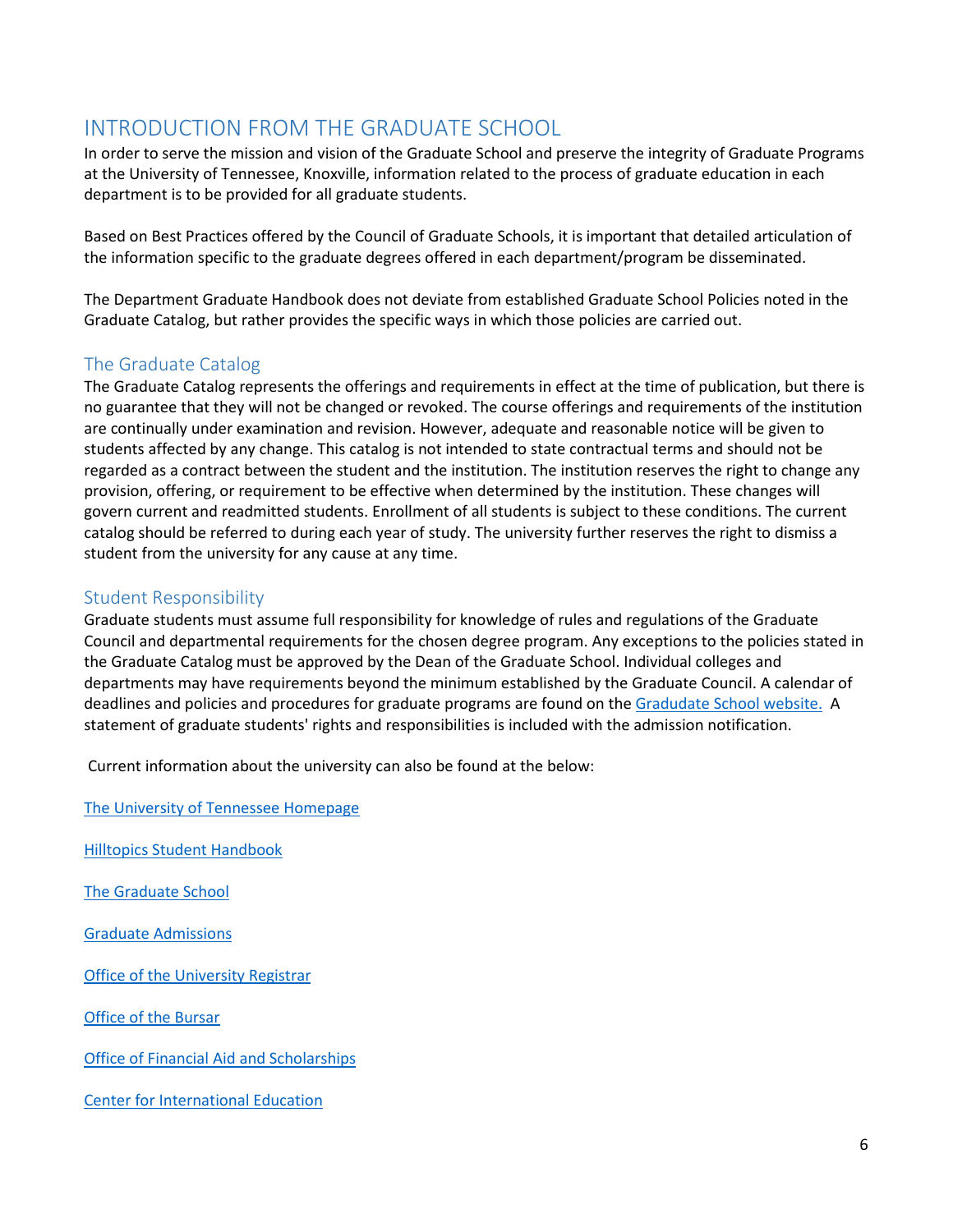[Student Counseling Center](https://counselingcenter.utk.edu/) [Student Disability Services](https://sds.utk.edu/) [Office of Information Technology](https://oit.utk.edu/)

[Student Health Center](https://studenthealth.utk.edu/)

<span id="page-6-0"></span>[University Libraries](https://www.lib.utk.edu/)

# PURPOSE OF DSW HANDBOOK

The purpose of this handbook is to familiarize DSW students with procedures, policies, and requirements of the DSW program. In addition, it provides information regarding admission, registration, advising, financial assistance, and other pertinent information.

This handbook is meant to supplement the policies and procedures in the Graduate Catalog and *Hilltopics.* **Graduate students are expected to be familiar with and satisfy all regulations governing their work and study at the university.** If information is unavailable or lacks clarity, the student should immediately reach out their DSW Capstone Committee chair, or DSW program director.

For additional information please refer to the [Graduate Catalog,](https://catalog.utk.edu/index.php?catoid=30) *[Hilltopics,](https://hilltopics.utk.edu/)* and to the publications on the [Appeals Procedures.](https://gradschool.utk.edu/graduate-student-life/understanding-your-rights-and-obligations/) Many rules and regulations govern a student's progress through the doctoral program; for the most part, requirements and deadlines are firm with few if any exceptions allowed. However, there may be extenuating circumstances which might justify modification of these requirements and deadlines. If a student feels that special consideration should be given to their situation, they should discuss the matter with the DSW program director, who can determine whether or not the DSW Program Committee or the Graduate School should be petitioned.

#### **Changes in Curriculum Requirements**

This Handbook represents the offerings and requirements in effect at the time of publication, but there is no guarantee that they will not be changed or revoked. The course offerings and the requirements of the institution are continually under examination and revision. However, adequate and reasonable notice will be given to students affected by any changes.

The Handbook is not intended to state contractual terms and should not be regarded as a contract between the student and the institution. The institution reserves the right to change any provision, offering, or requirement to be effective when determined by the institution. These changes will govern current and readmitted students. Enrollment of all students is subject to these conditions. Current University catalogs are availabl[e online.](https://catalog.utk.edu/index.php?catoid=33) The University further reserves the right to dismiss a student from the University for any cause at any time.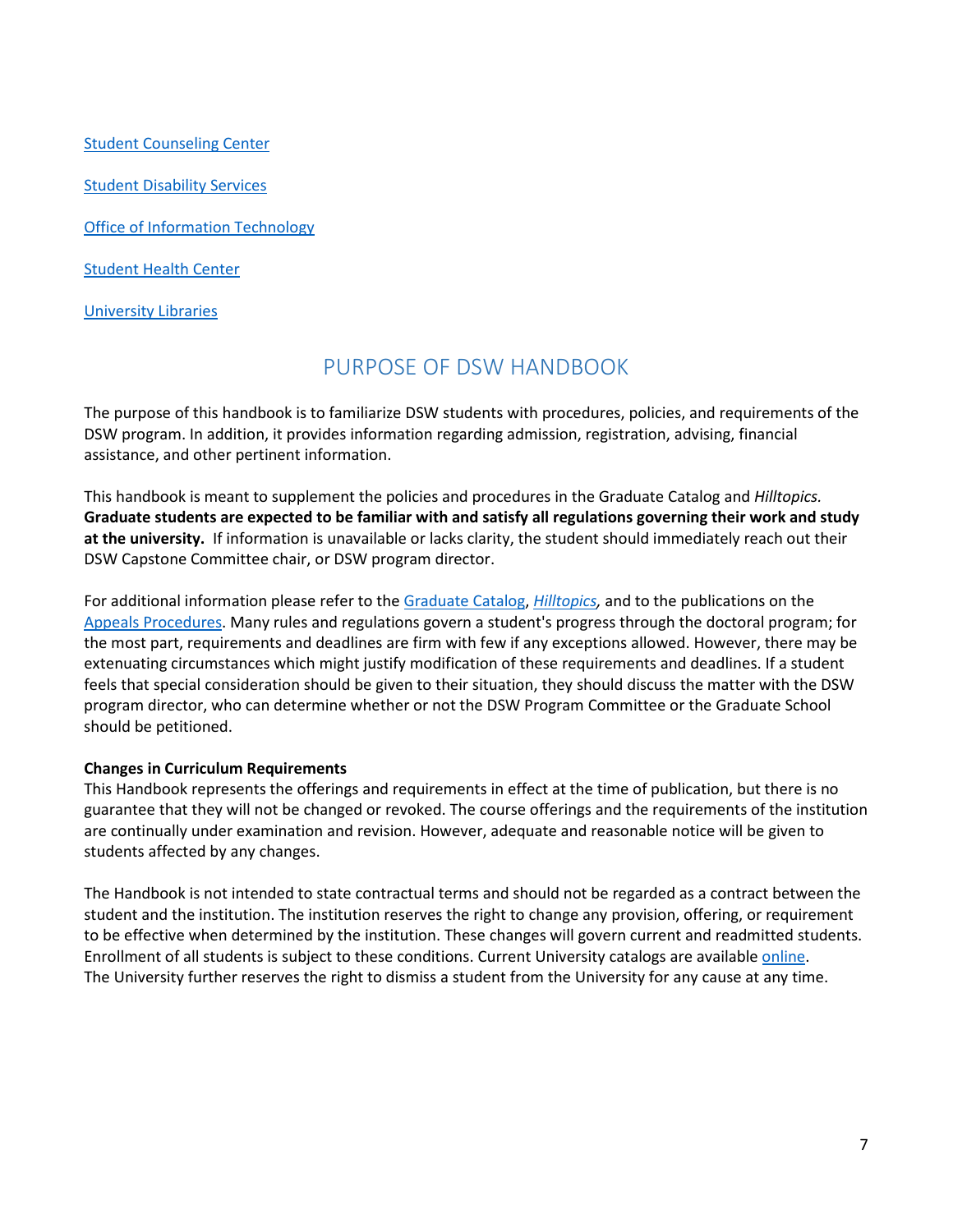# THE DSW PROGRAM

# <span id="page-7-1"></span><span id="page-7-0"></span>Program Mission

The DSW program in the College of Social Work at The University of Tennessee Knoxville (UTK) fosters diverse groups of forward-looking MSW/MSSW practitioners interested in advancing their clinical practice, scholarship and leadership. Doctor of Social Work (DSW) practitioner-scholars are committed to generating a more inclusive, equitable and just society through dynamic leadership in their fields of practice that improves the social services and health of all persons in their communities. Upon completing this program, DSW graduates are able to draw on a range of inclusive empirical, theoretical, and emerging client-centered sources of knowledge to bring about anti-oppressive, anti-racist and anti-stigmatizing innovations in social work.

# <span id="page-7-2"></span>Program Goals

(1) The program will train students to understand and critically apply knowledge from neurobehavioral science and research informed advanced clinical practice to address the socio-emotional and physical health of the community, with particular focus on including under-resourced groups.

(2) The program will mentor students to demonstrate the evidence-based practice process through designing and executing a research project, with particular consideration of conducting anti-oppressive research. (3) The program will instill in students the ability to translate research evidence into anti-oppressive advanced clinical and leadership practice settings.

Upon completing this program, DSW graduates are able to draw on a range of inclusive empirical, theoretical, professional and client-centered sources of knowledge to bring about anti-oppressive/anti-racist innovations in social policy and community practice. Writing and scholarship expansion leads DSW trained practitioner-scholars to write proposals, papers, and grants. They develop the capacity to disseminate their creative work through multiple channels, such as teaching/training, professional presentations, publications, mentoring, and administration.

The DSW is a professional practice degree to enhance community-level resources. The degree is not intended to prepare students for academic careers as researchers. Instead, it is designed to prepare MSW/MSSW practitioners, experienced at the master's level in social work, for advanced clinical practice, translational research and advanced practice leadership. Geared towards working professionals in the community, the DSW is an intensive accelerated program that enables students to satisfy all degree requirements in three years, without career disruption. The program is designed for the development of advanced clinical skills in the practitioners' current area of practice, including mental health, medical social work, trauma, substance abuse, gerontology, child welfare, developmental and physical disabilities, practice with military and veterans and their families, and other established or emerging areas.

#### <span id="page-7-3"></span>Admission to the DSW Program

Applicants apply for admission through th[e Office of Graduate Admissions.](http://graduateadmissions.utk.edu/)

Application requirements include the completed Graduate Admissions application, a nonrefundable \$60 application fee, official transcripts of all undergraduate and graduate work, the DSW professional statement, resume, and three letters of recommendation/evaluation forms. Applicants may also submit an optional writing sample.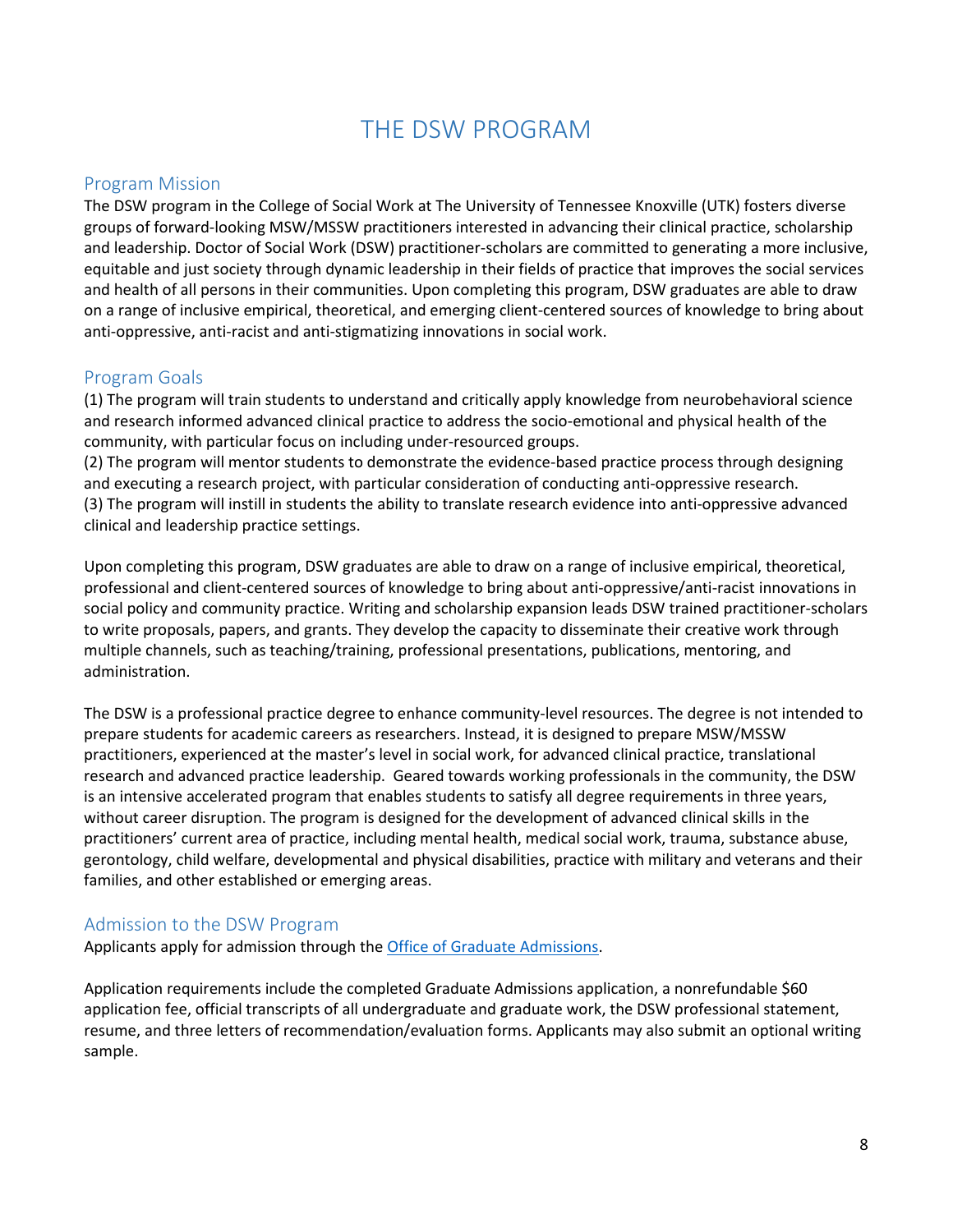# <span id="page-8-0"></span>Admission Requirements

Admission to the DSW program is based on the following requirements:

- 1. A bachelor's degree from a college or university accredited by the appropriate regional accrediting agency or foreign equivalent.
- 2. U.S. degree holders must have a minimum GPA of 2.7 out of a possible 4.0 on all undergraduate work and a minimum GPA of 3.0 out of a possible 4.0 on all previous graduate work. Individuals with degrees from foreign institutions must have a minimum of 3.0 on a 4.0 scale on all undergraduate work and a minimum of 3.3 on a 4.0 scale on all previous graduate work.
- 3. A Master's degree in social work from a program accredited by the Council on Social Work Education. Applicants from international programs will be reviewed on an individual basis.
- 4. Have three years of post-MSSW/MSW clinical practice experience.
- 5. Have a minimum cumulative grade-point average of 3.0 on a 4.0 scale for previous graduate work.
- 6. Have achieved a competitive score on the [Graduate Record Examination.](http://www.ets.org/) The GRE must have been taken within the last 5 years. *This requirement is currently suspended due to the pandemic and may be reconsidered for cohorts beginning 2024 or later.*
- 7. Have TOEFL scores of at least 80 or a 6.5 band score on the IELTS if native language is not English. See Graduate School's admissions requirements for international student[s here.](https://gradschool.utk.edu/admissions/applying-to-graduate-school/admissions-for-international-students/)
- 8. Demonstrable information technology skills.

# <span id="page-8-1"></span>Previous Work and/or Life Experience

The DSW program does not grant course credit for previous work or life experience. Applicants and other constituents are informed as the statement is included in [admissions information](https://www.csw.utk.edu/doctor-of-social-work-degree-dsw-in-clinical-practice-leadership-program/) the program website.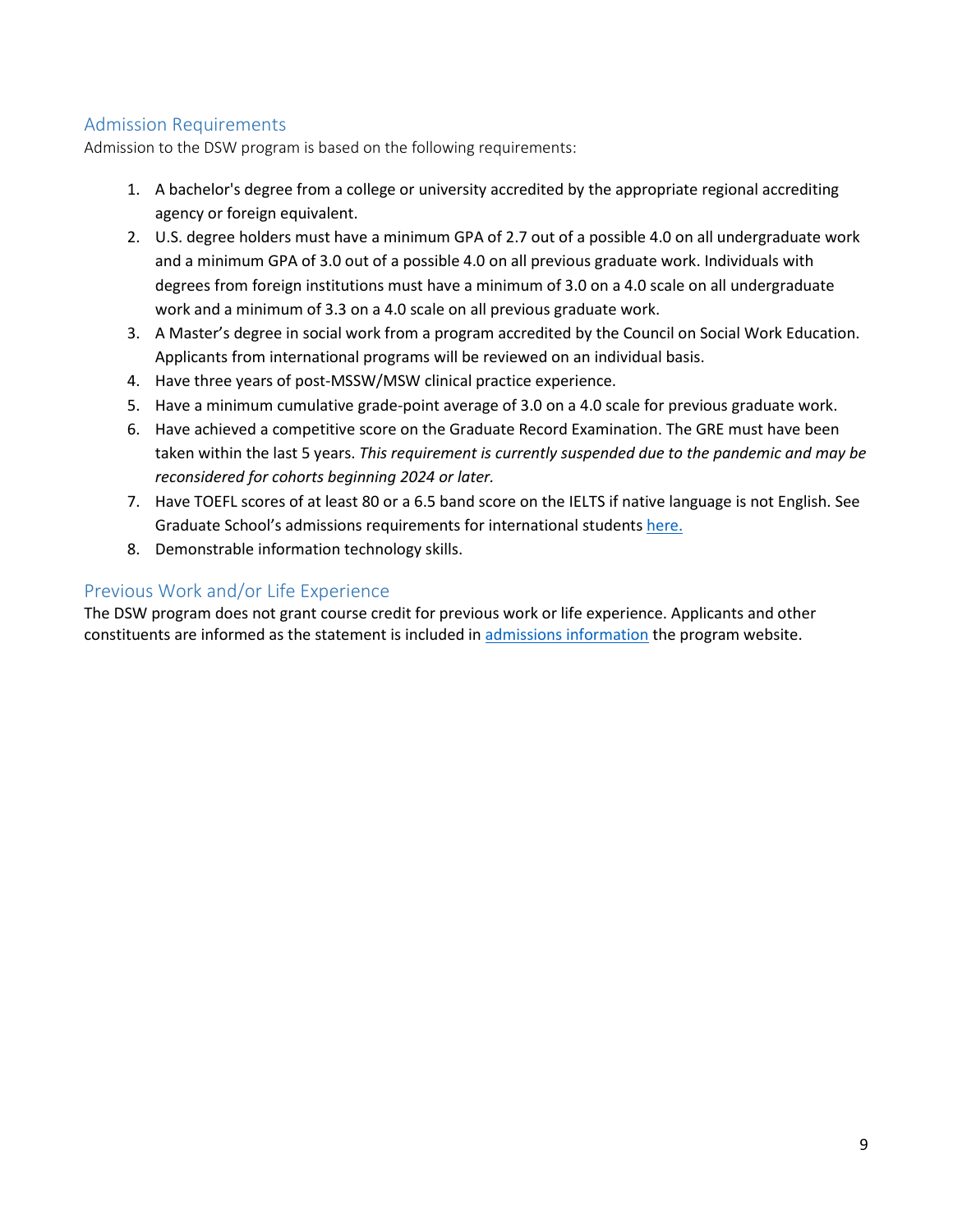# <span id="page-9-0"></span>Curriculum

The following courses are required for all students over eight semesters. Two courses are taken each semester with each new cohort beginning in fall term only. Courses listed below represent the sequence for the cohort beginning in 2022 and graduating in 2025. Students must successfully complete all courses listed below in year 1 and year 2 before defending the Capstone II research project paper.

#### *No courses taken at other universities may be substituted for DSW courses without approval of the DSW Program Committee.*

| <b>DSW Courses (Listed in Order Taken)</b>               | <b>Curriculum Description</b>                                          | <b>Credits</b> |
|----------------------------------------------------------|------------------------------------------------------------------------|----------------|
| <b>Fall Year 1</b>                                       | Brain science and impact on lifespan development and our               | З              |
| <b>SW 607 Neuroscience for Clinical Practice</b>         | understanding of mental health disorders                               |                |
| <b>Fall Year 1</b>                                       | Foundations of Social Work knowledge & the Evidence-Based              | 3              |
| <b>SW 609 Epistemology &amp; Clinical Evidence-Based</b> | <b>Practice Process</b>                                                |                |
| <b>Practice</b>                                          |                                                                        |                |
| <b>Spring Year 1</b>                                     | DSM V diagnoses & psychopharmacological Interventions across           | З              |
| SW615 Psychopathology & Psychopharmacology the lifespan  |                                                                        |                |
| <b>Spring Year 1</b>                                     | Builds on evidence-based practice process with knowledge about $\beta$ |                |
| <b>SW 620 Clinical Research and Applied Statistics</b>   | conducting research                                                    |                |
| <b>Summer Year 1</b>                                     | Covers specific protocols and interventions for specific disorders     | з              |
| <b>SW 610 CBT I</b>                                      |                                                                        |                |
| <b>Summer Year 1</b>                                     | Psychodynamic psychotherapies & clinical frameworks. Case              | 3              |
| SW 614 Interpersonal Psychotherapy                       | conceptualization & technique development                              |                |
| <b>Fall Year 2</b>                                       | Selection of a research topic, literature review of theories and       | 3              |
| <b>SW 624 DSW Capstone I</b>                             | evidence-based interventions to address the problem. Identifying       |                |
|                                                          | a research question & preparing a proposal.                            |                |
| <b>Fall Year 2</b>                                       | Examines methods for Implementing practice evaluations of              | з              |
| <b>SW 622 Translational Research</b>                     | evidence-based practices in clinical settings                          |                |
| <b>Spring Year 2</b>                                     | Completion of a research project, oral defense and development         | B              |
| <b>SW 625 DSW Capstone II</b>                            | of a publishable quality paper                                         |                |
| <b>Spring Year 2</b>                                     | Focus on Assessment and interventions for use with acute stress        | lЗ             |
| <b>SW 618 Trauma-Focused Interventions</b>               | and PTSD across types of trauma with specific disorders and            |                |
|                                                          | protocols for treatment                                                |                |
| <b>Summer Year 2</b>                                     | Examines co-occurring disorders, including case                        | З              |
| SW 616 Advanced Evidence-Based Practice for              | conceptualization, assessment and intervention                         |                |
| <b>Addictions &amp; Dual Diagnosis Treatment</b>         |                                                                        |                |
| <b>Summer Year 2</b>                                     | Begins the leadership & management sequence with skill                 | k              |
| <b>SW 617 Clinical Management</b>                        | development in supervision, personnel management and resource          |                |
|                                                          | development in a clinical settings                                     |                |
| <b>Fall Year 3</b>                                       | Skill development for clinical supervision, clinical teams and         | з              |
| <b>SW 621 Clinical Leadership</b>                        | educational andragogy                                                  |                |
| Fall Year 3                                              | Reviews theoretical underpinnings of CBT and focuses on specific       | <sub>3</sub>   |
| <b>W 611 CBT II</b>                                      | protocols for disorders & skill development                            |                |
| <b>Spring Year 3</b>                                     | Focus on translating evidence-based interventions                      | З              |
| SW 619 Individual / Group Practice with Diverse          | to communities that are under-resourced and working with               |                |
| <b>Populations in Complex Systems</b>                    | complex systems                                                        |                |
| <b>Spring Year 3</b>                                     | Identification & evaluation of emerging interventions that have        | З              |
| SW 623 Emergent Intervention Methods for                 | relevancy for clinical practice                                        |                |
| <b>Complex Populations</b>                               |                                                                        |                |
| <b>Total DSW Program Hours</b>                           |                                                                        | 48             |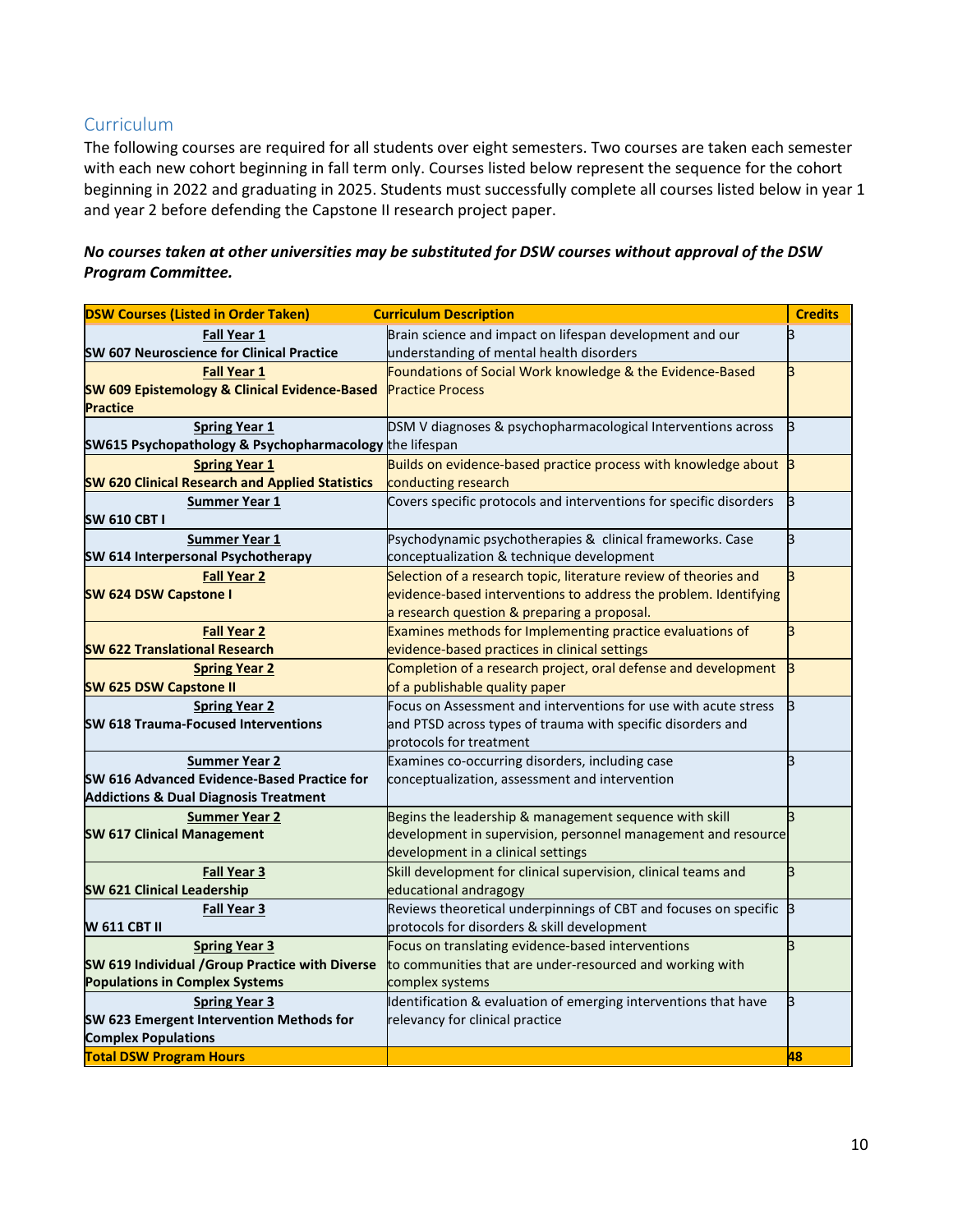# Course Descriptions

#### **YEAR 1**

#### <span id="page-10-0"></span>**Semester 1--Fall**

- **607 Neuroscience for Clinical Practice (3)** Provides a neuroscience framework for understanding lifespan development, trauma, addictions and other mental health disorders, psychotropic medications, and attachment.
- **609 Epistemology & Clinical EBP Methods (3)** Examines the foundations of knowledge, tools to find resources, design tailored interventions, and implement evidence-based interventions and evidence supported common therapeutic factors.

#### **Semester 2--Spring**

- **615 Psychopathology and Psychopharmacology (3)** Examines psychopharmacological interventions for psychopathological conditions across the lifespan.
- **620 Clinical Research and Applied Statistics (3)** Explores the use of quantitative and qualitative research methods and applied statistics in clinical research.

#### **Semester 3--Summer**

- **610 Cognitive Behavioral Therapy I (3)** Reviews theoretical underpinnings of CBT (behavioral, social learning, cognitive, acceptance based / mindfulness), development of case conceptualizations, and technique development.
- **614 Interpersonal Psychotherapy (3)** Examines the role of interpersonal and psychodynamic processes in biopsychosocial problems. Provides the theoretical and clinical framework of Interpersonal Psychotherapy, a time-limited, structured psychotherapy. Develops and enhances clinician technical skills to improve client's interpersonal relationships.

#### **YEAR 2**

#### **Semester 4--Fall**

- **624 DSW Capstone I (3)** Preparation of a publishable paper that includes 1) selection of a biopsychosocial problem experienced by a specific population served in student's current practice, 2) addresses the empirical and theoretical understanding of the etiology, 3) reviews the array of possible evidence-based interventions and the demonstrated outcomes.
- **622 Translational Research (3)** Examines methods for implementing practice evaluations of evidence-based practices in clinical settings.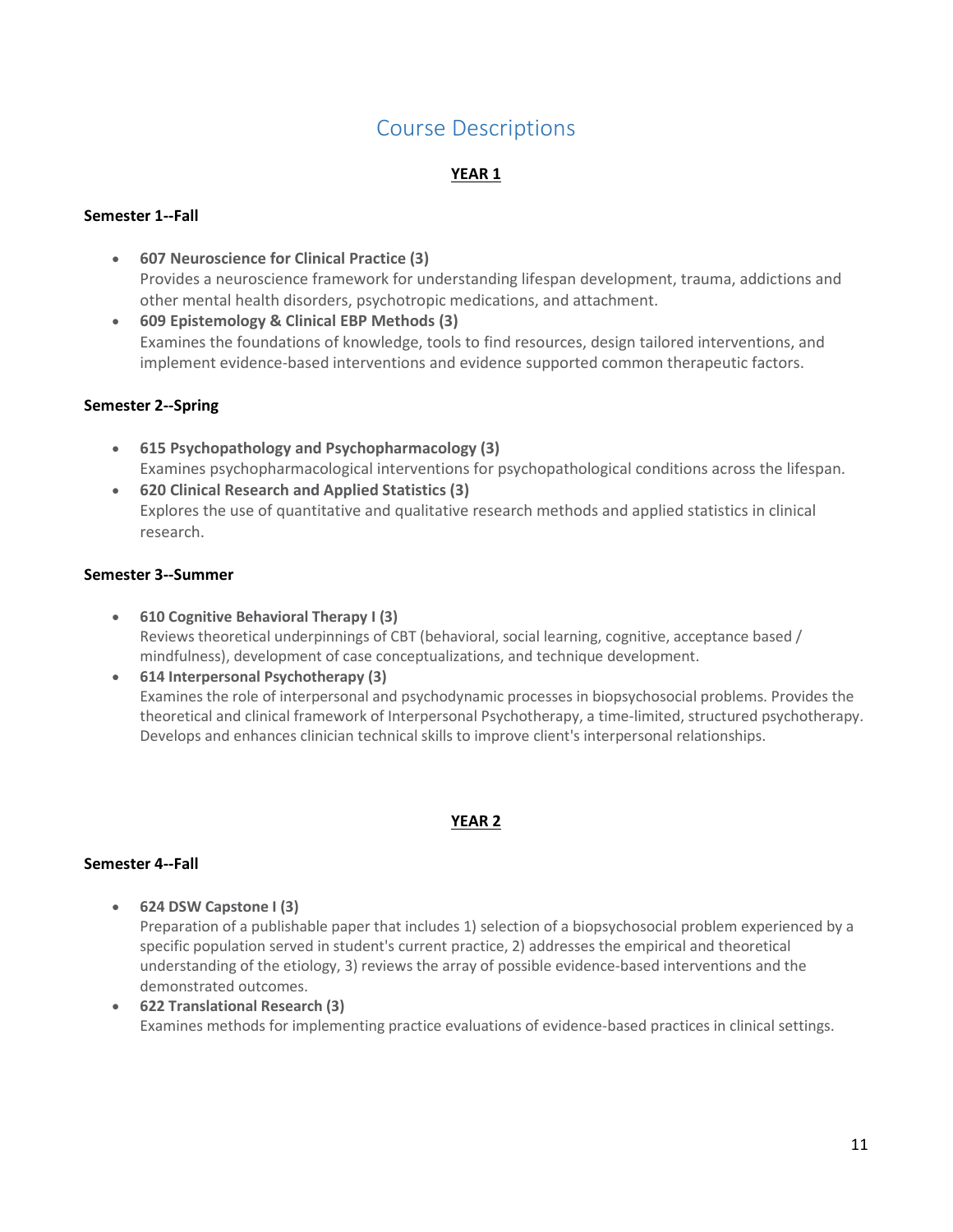#### **Semester 5--Spring**

- **625 DSW Capstone II (3)** Preparation of a publishable paper reporting the results of student's clinical research study. Student defends their paper at an oral defense.
- **618 Trauma Focused Interventions (3)**

Presents current bio-ecological research findings that inform our understanding of trauma. Emphasis is placed on understanding biopsychosocial influences on the incidence, course and treatment of acute stress and PTSD, and the differential effect of these factors on diverse populations at risk. The course focuses on the acquisition of diagnostic skills as they relate to comprehensive social work assessment of adults, adolescents and children. Assessment and interventions skills will be taught for specific types of trauma, e.g. rape, war, natural disasters. Evidence-based interventions to treat victims of trauma will be presented.

#### **Semester 6—Summer**

• **616 Advanced EBP for Addictions and Dual Diagnosis Treatment (3)** Examines the interaction of addictive and other mental health disorders. Particular focus is placed on case-

conceptualization, assessment, and intervention with multiply diagnosed clients.

• **617 Clinical Management (3)** Examines principles of leadership and management; Management practice (employee supervision and evaluation; conflict resolution); Strategic planning; Program design and development; Financial management (budgeting, cost/benefit analysis); Resource development; and Informatics.

#### **YEAR 3**

#### **Semester 7--Fall**

- **611 Cognitive Behavioral Therapy II (3)** Advanced practice course that covers specific protocols and CBT interventions for specific disorders.
- **621 Clinical Leadership (3)** Presents knowledge and skills for effective management of clinical teams, clinical supervision, and educational andragogy.

#### **Semester 8--Spring**

- **619 Individual/Group Practice with Diverse Populations in Complex Systems (3)** Examines adaptive evidence-based practice with individuals and groups in service delivery for complex, diverse & multi-problem populations.
- **623 Emergent Intervention Methods for Complex Populations (3)** Presents a review and exploration of emergent and cutting-edge intervention methods and clinical skills.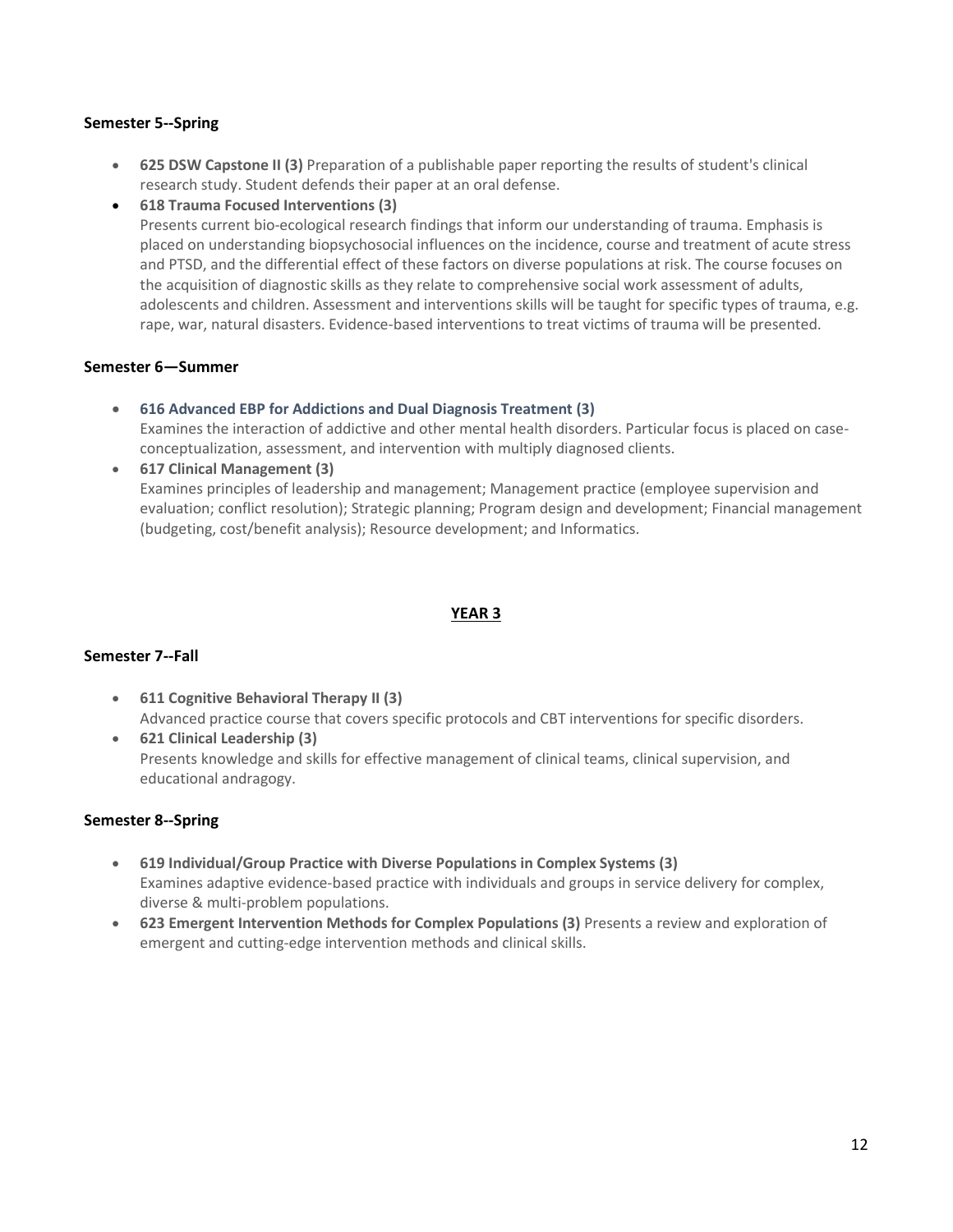## Core and Sub-Core Requirements

The outlined courses are required for post-MSW students who enroll in the Doctor of Social Work program (48 credits). Courses are listed in the expected sequence of the DSW curriculum.

## <span id="page-12-0"></span>On-Campus Residency Requirement

Newly admitted students must attend the 3-day orientation prior to attending their first semester of study.  $2^{nd}$ and  $3<sup>rd</sup>$  year students must attend the annual one-week residency of intensive study and skills practice development. Course credit for the campus residency is awarded as part of the summer courses.

# <span id="page-12-1"></span>Capstone Research Project Papers

#### **CAPSTONE I:**

Students in DSW Capstone I begin working on their research project by completing a literature review. This tangible and deliverable academic product is derived from the student's practice experience and immersion in the research literature. The Capstone I will encompass preparation of a publishable quality paper that includes 1) selection of a biopsychosocial problem experienced by a specific population served in the student's current practice. 2) addresses the empirical and theoretical understanding of the etiology 3) reviews the array of possible evidence-based interventions and the demonstrated outcomes.

#### **CAPSTONE II:**

Students in DSW Capstone II will complete, write-up and defend their research projects. The 20 to 30-page Capstone II research paper should adhere to APA-7 standards, in conformance with manuscripts commonly submitted to peer-reviewed journals. The structure and content of the paper will be determined in collaboration with the student's Capstone II Chair and Committee, but the following outline may serve as a starting point:

**Introduction** The introduction should contain a statement of the biopsychosocial problem and population of clients of focus. It can also include a brief description of such relevant details as the prevalence and impact of the biopsychosocial problem in the population of interest.

**Literature Review** This section should provide a brief review of literature relevant to the research questions and/or hypotheses investigated in the Capstone II research project. The review usually concludes with a brief assessment of the current state of the available research (including gaps in the literature) pertaining to the biopsychosocial problem that the Capstone II study addresses. This section frequently ends with a statement of the research questions and/or hypotheses investigated in the student's Capstone II project.

**Research Methodology** This section of the paper should describe in detail the methodology used in the student's Capstone II research project. This section typically includes sub-sections on: Sampling, measurement, research design, and data analysis methods.

**Results** This section of the paper presents in detail the results of the student's research. The Results portion of a research paper typically includes sub-sections on: Sample characteristics, results relevant for measurement (including any data analysis results relevant to reliability and validity of the scores obtained from measures used), and results of data analyses with results organized by research questions and/or hypotheses. This section frequently includes tables and figures (such as graphs) that present results.

**Discussion, Recommendations for Future Research, Conclusion** This section commonly includes consideration of strengths and limitations of the research, implications of the results for the research questions and/or hypotheses that guided the research. The section also discusses implications of the results for future research,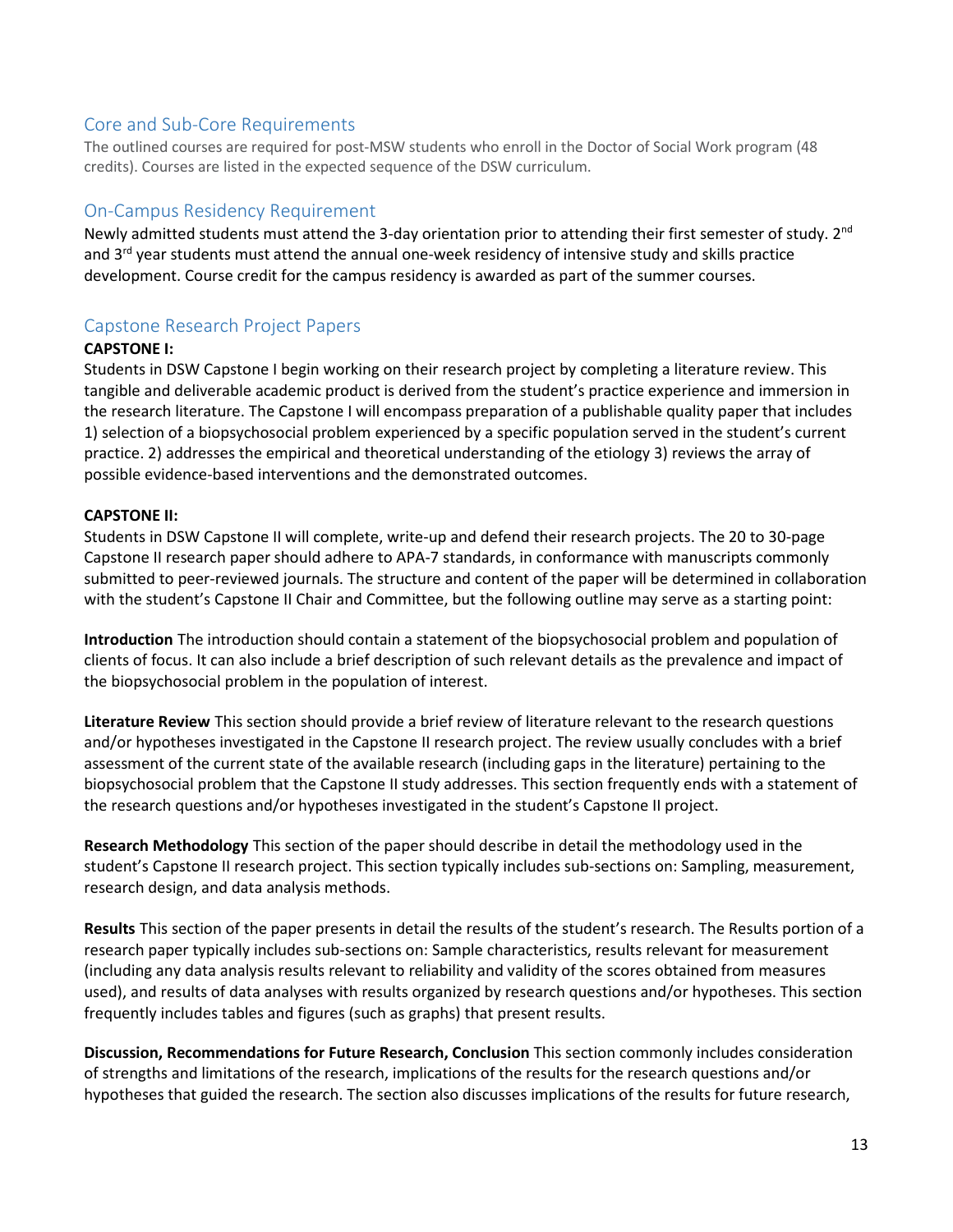for social work practice, and for social policy. It is important to note that all recommendations must be linked to specific research results.

**References and Appendices:** The reference list should be formatted in APA-7 style and may be followed by Appendices

# <span id="page-13-0"></span>Capstone Research Committee Formation and Completion of the Research Project

The research project timeline involves completion of the research project over year two (2) of the DSW program, with an oral defense occurring during June residency week in the second summer. The research project defense occurs in conjunction with a research conference held at UTK.

Beginning with the DSW student's Capstone Research I course in fall of the second year, students will be matched with a DSW Capstone I faculty chair based on their research interests. There are three Capstone Research faculty chairs who teach in the research sequence (Capstone Research Project I & Capstone Research Project II) and work with students to complete their projects.

The academic committee for the Capstone I and Capstone II projects (proposal completed fall of second year and defense completed by end of summer residency in second year), is composed of a minimum of three doctorally-prepared faculty. The first member is the (Capstone I & Capstone II) faculty person who serves as the research project chair. The second member is a faculty also teaching either in the research sequence or in the college of social work. The third committee member is a faculty member from another academic unit within UTK, or external to the University, who holds special expertise relative to the Capstone I and II projects. The student will choose the third member of the committee in consultation with their chair.

#### *Committee appointments require approval of the DSW Program Director and the Graduate School.*

#### **The DSW Capstone Committee consists of 3 members:**

1. Committee Chair (Capstone Research Project I & II) faculty from the UT Knoxville College of Social Work 2. Capstone Research Project I instructor (from the UT Knoxville College of Social Work) or other second faculty member from the CSW

3. External committee member (from outside the UT Knoxville College of Social Work).

Students will be admitted to doctoral candidacy after completing the period of residence (defined as 4 consecutive semesters of 6 hours of enrollment) and successfully defending their research proposal (Fall of the second year).

# <span id="page-13-1"></span>DSW Program Policy on Degree Completion

Advanced evidence-based practice in clinical social work is based on dynamic and rapidly evolving theoretical, empirical, and clinical practice literature. As such, the expectation is that the research proposal be completed and successfully defended by the beginning of spring semester in year 2. Furthermore, the student should successfully defend their research project by the beginning of fall semester in year 2. Should an extraordinary circumstance lead to an "I" in any course in this curriculum, the student must successfully complete the incomplete within 1 calendar year of the course, including Capstone I & Capstone II. All DSW degree requirements must be completed within five years of a student's first enrollment in the DSW program.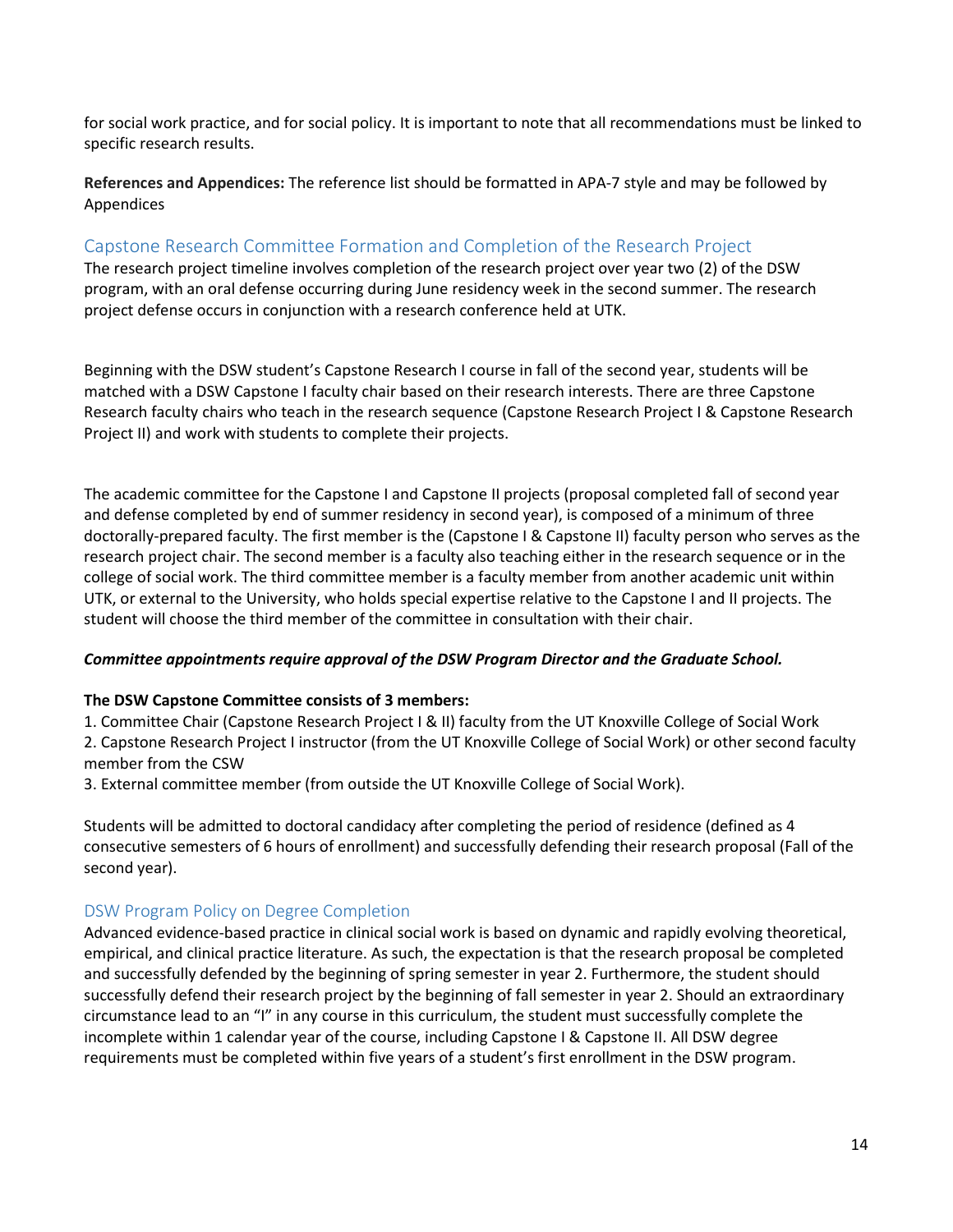# ACADEMIC POLICIES AND PROCEDURES

## <span id="page-14-1"></span><span id="page-14-0"></span>Registration for Courses

All students are required to register online. Instructions for registering are found on the [University's One Stop.](https://onestop.utk.edu/class-registration/) Once on the One Stop web page follow the instructions in the box titled "How to Register" that takes you through the registration process. If you have any questions about registering for your classes, please call the doctoral program support staff at (865) 974-6481.

*Note: The normal maximum course load for graduate students is 15 hours per semester with 9 hours considered a full load; however, in the DSW 6 hours is considered a full load.*

#### <span id="page-14-2"></span>Grades, Grading, and Grade Point Averages (GPA)

The College of Social Work follows the regulations found in the University of Tennessee, Knoxville Graduate [Catalog](http://catalog.utk.edu/index.php) in relation to grades and grading. The following paragraphs briefly explain these grading policies.

A cumulative grade point average of 3.0 is required on all graduate course work taken at the University of Tennessee, Knoxville to remain in good standing and to receive any graduate degree or certificate from the university. All course work taken for graduate credit is computed into the GPA. A cumulative grade point average (GPA) of 3.0 or higher is required for graduation; therefore, grades of C+ or C must be offset by higher grades to attain a 3.0 cumulative GPA.

# <span id="page-14-3"></span>Evaluation of Student Performance

There are several means by which students are evaluated. Before a student is admitted into the program, their academic record and letters of recommendation are evaluated by the DSW Admissions Committee and the Graduate School personnel.

Continued evaluation of a student's academic progress is based on performance 1) in coursework, including assignments in SW 621 Clinical Supervision and SW 623, Emerging Interventions; 2) on the Capstone I paper; 3) on the defense of the results of the Capstone II research project, and on 4) the Capstone II paper. In addition, as stated in the UTK Graduate Catalog:

"Graduate education requires continuous evaluation of the student. This evaluation includes not only periodic objective evaluation, such as the cumulative grade-point average, performance on the comprehensive examinations and acceptance of the thesis or dissertation, but also judgments by the faculty of the student's progress and potential. Continuation in a program is determined by consideration of all these elements by the faculty and the head of the academic unit." (See "Academic Standards," in the current University of Tennessee, Knoxville Graduate Catalog.)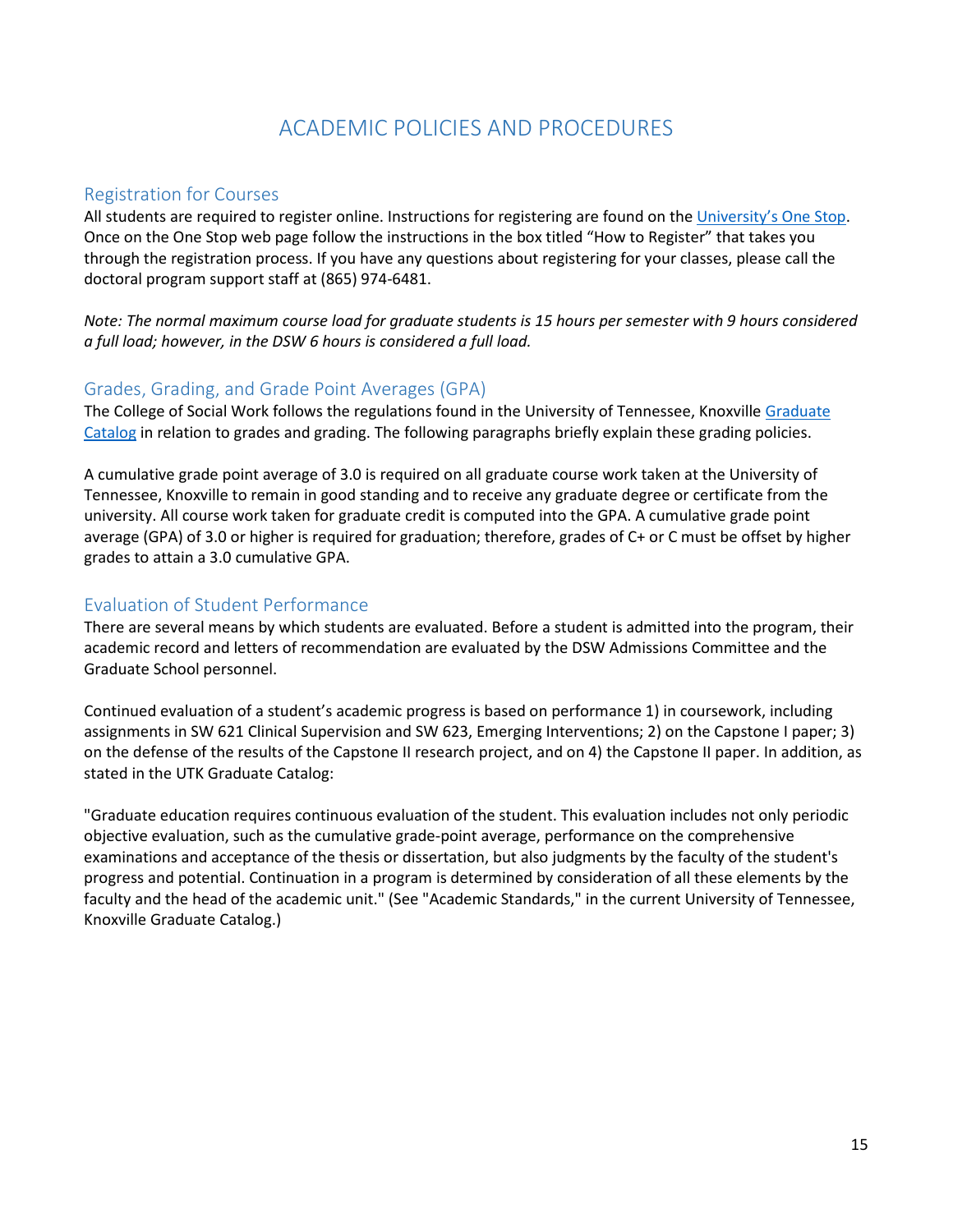# <span id="page-15-0"></span>Grading Scale

- **A** (4.00 quality points per credit hour) superior performance.
- **A-** (3.70 quality points per credit hour) intermediate grade performance.
- **B+** (3.30 quality points per credit hour) very good performance.
- **B** (3.00 quality points per credit hour) good performance.
- **B-** (2.70 quality points per credit hour) intermediate grade performance.
- **C+** (2.30 quality points per credit hour) less than satisfactory performance.
- **C** (2.00 quality points per credit hour) performance well below the standard expected of graduate students.
- **D** (1.00 quality point per credit hour) clearly unsatisfactory performance and cannot be used to satisfy degree requirements.
- **F** (no quality points) extremely unsatisfactory performance and cannot be used to satisfy degree requirements.
- **I** (no quality points) a temporary grade indicating that the student has performed satisfactorily in the course but, due to unforeseen circumstances, has been unable to finish all requirements. An "I" is not given to enable a student to do additional work to raise a deficient grade. The instructor, in consultation with the student, decides the terms for the removal of the "I", including the time limit for removal. If the "I" is not removed within one calendar year, the grade will be changed to an F. The course will not be counted in the cumulative grade point average until a final grade is assigned.

# **No student may graduate with an "I" on the record**.

- **S/NC** (carries credit hours, but no quality points) S is equivalent to a grade of B or better, and NC means no credit earned. A grade of Satisfactory/No Credit is allowed only where indicated in the course description in the Graduate Catalog. The number of Satisfactory/No Credit courses in a student's program is limited to one-fourth (25 percent) of the total credit hours required.
- **P/NP** (carries credit hours, but no quality points) P indicates progress toward completion of a thesis or dissertation. NP indicates no progress or inadequate progress and does not count toward degree requirements.
- **W** (carries no credit hours or quality points) indicates that the student officially withdrew from the course.

# <span id="page-15-1"></span>Academic Probation

Every doctoral student is expected to maintain a minimum cumulative grade-point average of 3.0, although it is hoped that all students will exceed the minimum requirement of the Graduate School. Individual grades below "B" in elective courses are tolerated as long as a student maintains a cumulative average of 3.0, but if a student receives many grades below "B" their GPA will suffer. When a graduate student's GPA drops below a cumulative 3.0, they will have one semester in which to bring it back up to at least 3.0. Failure to achieve a cumulative GPA of 3.0 in that semester may result in termination from the program. *Any grade below a "B" in a required course is grounds for dismissal from the DSW program.*

# <span id="page-15-2"></span>Grades of Incomplete

Under extraordinary circumstances and at the discretion of the instructor, a grade of I (Incomplete) may be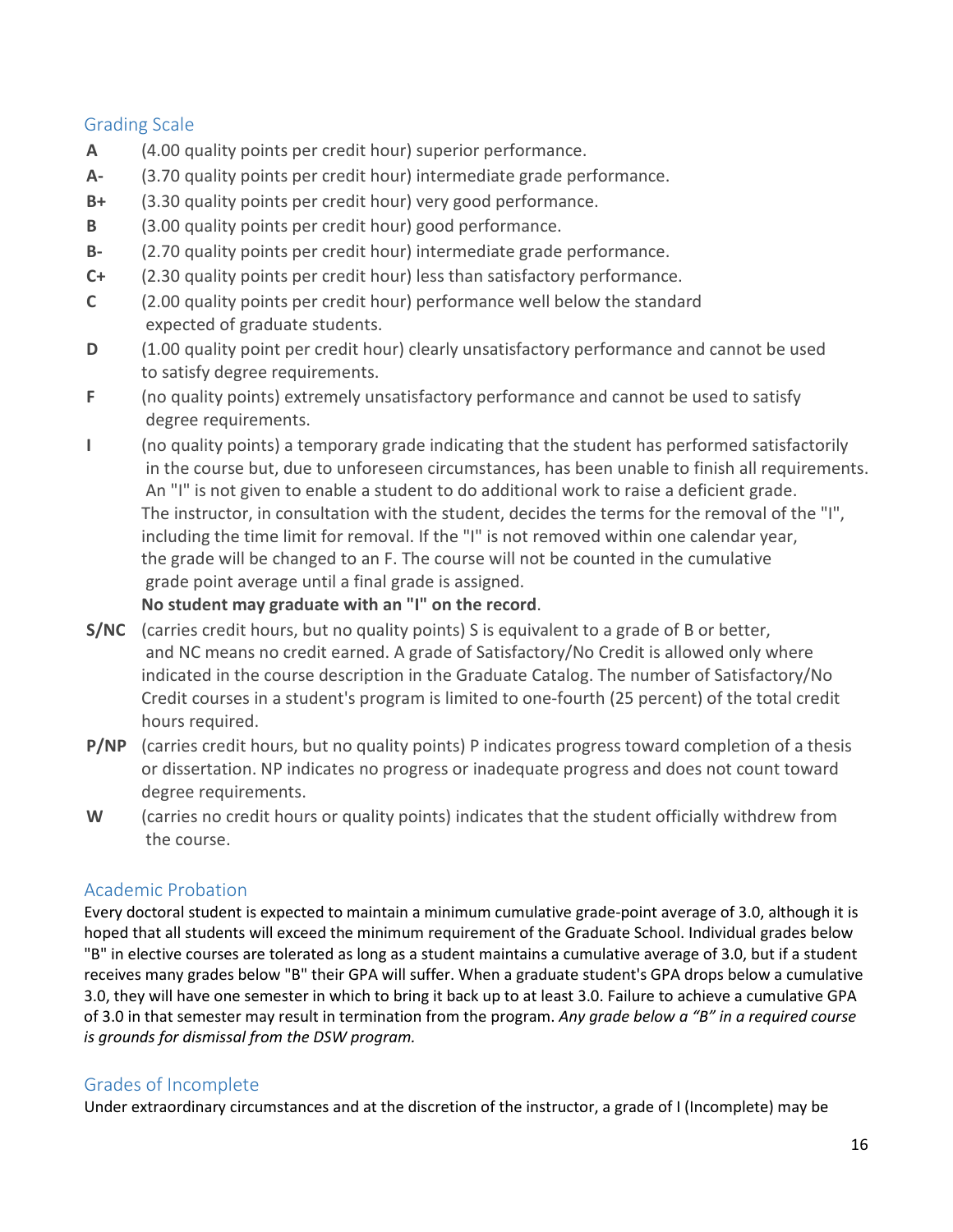awarded to students who have satisfactorily completed a substantial portion of the course requirement but cannot complete the course for reasons beyond their control. The instructor, in consultation with the student, decides the terms for the removal of the incomplete, including the time limit for removal. Incomplete grades must be removed within one calendar year, but a shorter period may be set by instructor in consultation with student. In such instances an Incomplete Grade Form should be completed and a copy retained in the student's file. If the incomplete is not removed within one calendar year, the grade will convert to an F; *exceptions will not be made and this change to a failing grade is permanent*.

- The I (Incomplete) grade is not issued in lieu of the grade of F.
- The terms for the removal of the I, including the time limit for removal of the I, is decided by the instructor.
- It is the responsibility of the student receiving an I (Incomplete) to arrange with the instructor whatever action is needed to remove the grade at the earliest possible date, and in any event, within one calendar year of the assignment of incomplete.

#### **Students cannot remove an "I" grade by re-enrolling in the course.**

The "I" grade does not carry quality points and is not computed as a grade of F in the grade point average. If the "I" grade is not removed within one calendar year or upon graduation, it shall be changed to an F and count as a failure in the computation of the grade point average.

A student need not be enrolled at the university to remove a grade of incomplete. No student may graduate with an "I" on his or her record.

#### <span id="page-16-0"></span>Policy on Repeating Courses

Per DSW Program policy, no student may retake a course in order to improve a grade.

# <span id="page-16-1"></span>Grade Appeals

Students with grievances concerning grades should file a formal complaint with the Graduate Council through the Graduate Council Appeals Committee, *but only after grievances have been duly processed, without resolution, through the College of Social Work's appeals procedure as outlined below.* As described in *Hilltopics,* students may appeal grades only on the basis of one or more of the following allowable grounds:

(1) A clearly unfair decision (such as lack of consideration of circumstances clearly beyond the control of the student, e.g., a death in the family, illness, or accident);

(2) Unacceptable instruction/evaluation procedures (such as deviation from stated policies on grading criteria, incompletes, late paper examinations, or class attendance);

(3) Inability of the instructor to deal with course responsibilities; or

(4) An exam setting which makes concentration extremely difficult.

An appeal based solely on a difference of opinion regarding the substance or quality of the student's performance is not a sufficient basis.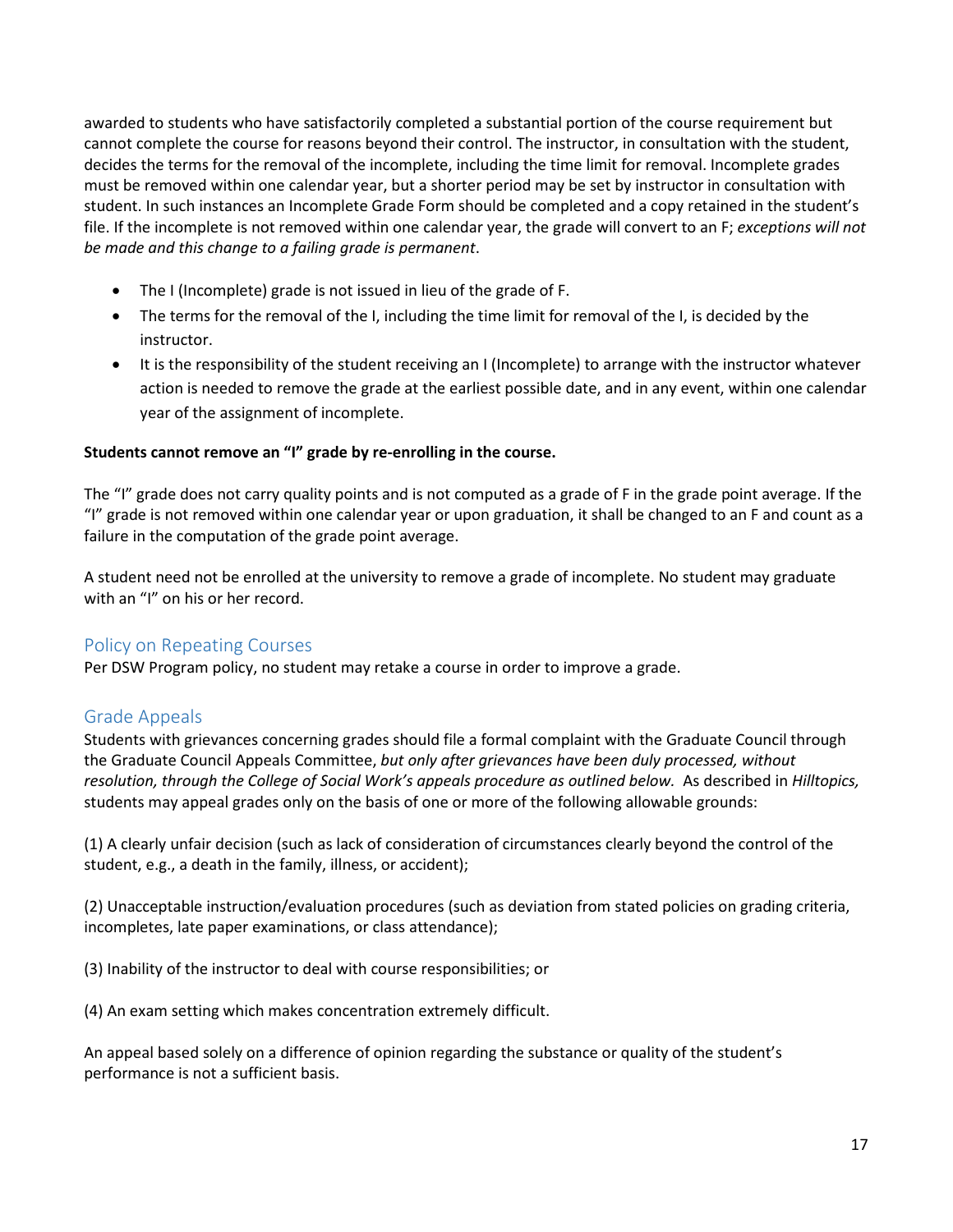The initial grade appeal must be filed no later than 30 days after the after the final grade has been issued. To appeal a grade in the College of Social Work, students must follow these steps:

- 1. A student is instructed to begin the process by first appealing in writing directly to the course instructor regarding the final grade. The written appeal should articulate the allowable grounds by which the grade is being appealed (see list above).
- 2. If no resolution is reached, then the student may initiate the formal appeal process through a letter to the Program Director. The course instructor should respond in writing to the student appeal and this response must be included with the student's letter to the Program Director. This appeal must be submitted to the Program Director no later than 14 days after receiving a written response from the course instructor.
- 3. If the matter is not resolved at the Program Director level, the student may then appeal in writing to the Associate Dean of the College of Social Work.
- 4. If the matter is not resolved with the Associate Dean, the student may then appeal in writing to the Dean of the College of Social Work. Appeals to the Associate Dean and Dean must be submitted no later than 14 days after receiving a written response from the Program Director and Associate Dean, respectively.
- 5. If the matter is not resolved at the college level, the student may write an appeal letter to the Graduate Council Appeal Committee. Please consult the university's Graduate Catalog or the Graduate School's [Graduate Council Appeal Procedure](https://gradschool.utk.edu/graduate-student-life/understanding-your-rights-and-obligations/) for more information.

#### <span id="page-17-0"></span>Leave of Absence

Prior to the completion of the final semester the student may request a leave of absence. A leave of absence may be granted only for semesters during which the student will not be using University facilities or working with faculty. A request for a leave of absence should indicate the reason for the leave and stipulate that the student will not be using University facilities or working with faculty. It must be submitted to the director of the doctoral program. If the director approves the request, the student must submit the request to the Dean of the Graduate School, who must also approve the leave. The request should be made in advance. Approval is not automatic. A student will be granted leave until the following academic year at the same time due to courses being offered only once per academic year. All DSW degree requirements must be completed within five years of a student's first enrollment in the DSW program.

# <span id="page-17-1"></span>Ethical Academic and Professional Conduct

Students in a graduate program in social work are simultaneously participating in both academic and professional worlds. This means that behavior must be governed by the norms of academia and professional social work practice, including the NASW Code of Ethics, University of Tennessee College of Social Work Standards of Professional Conduct (See Appendix A) and the behavioral guidelines in *Hilltopics.*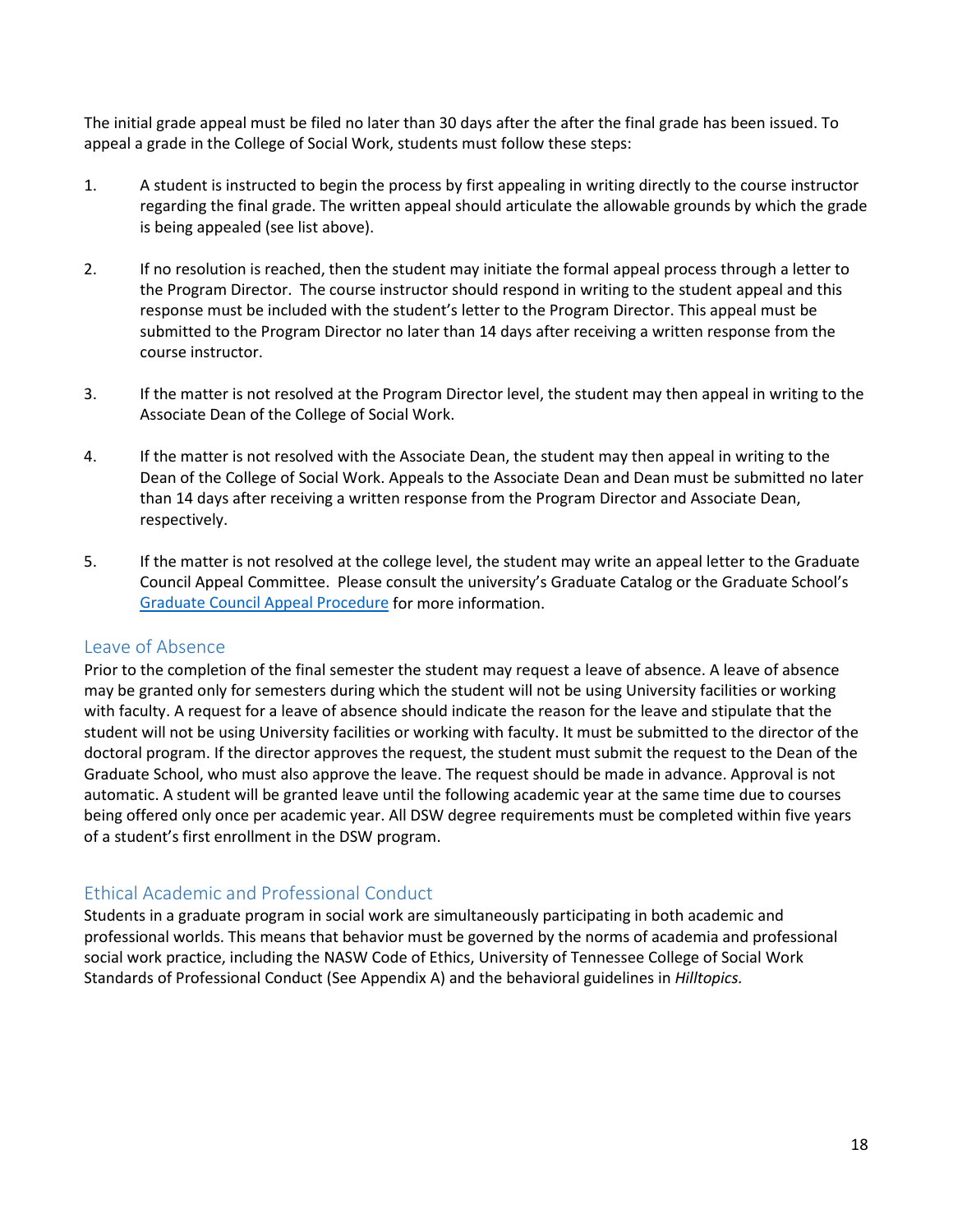## <span id="page-18-0"></span>Academic Conduct

The purpose of the academic environment is to facilitate the acquisition of knowledge and the ability to develop and disseminate knowledge. A degree, such as the DSW, is in part an assessment by the faculty that these purposes have been accomplished. Such an assessment means that a student is committed to the pursuit of knowledge and to an understanding of its meaning. Consequently, plagiarism, or any other form of cheating, is inimical to this purpose and is grounds for disciplinary action, including dismissal from the program. Graduate students are expected to understand the proper use and referencing of the material of others' in their own written work and to comply with academic standards in this regard. Guidelines for proper referencing and citations can be found in the current *Style Guide of the American Psychological Association.*

## <span id="page-18-1"></span>Professional Conduct

In addition to maintaining acceptable academic standards, students must conduct themselves in a professionally ethical manner towards their student colleagues, faculty, and all other persons. Because membership in a profession implies an encompassing set of values, professional conduct is expected at all times, on-campus and off-campus. The College subscribes to the NASW Code of Ethics. Students are advised to familiarize themselves with its provisions. Any act that would constitute unethical practice or a violation of law, whether committed in college-related activities or not, is grounds for disciplinary action, including dismissal from the program.

#### <span id="page-18-2"></span>University Policy on Email

All students are provided with a university e-mail account. The University of Tennessee uses the universitysupplied e-mail account as an official means of communication with all students. Official communication can include, but is not limited to, information and notices about financial obligations, student conduct, course schedules, cancelled courses, and financial aid. Students are responsible for activating, maintaining, and checking their university-supplied account and for all official university communication sent to that account. Please plan to check your account on a daily basis. For more information about student e-mail accounts and responsibilities, and to set up your UT e-mail account, visit [Office of Information Technology.](https://oit.utk.edu/)

# RESOURCES FOR DISTANCE EDUCATION STUDENTS

#### <span id="page-18-3"></span>**UT Libraries**

Students must be currently enrolled to access online resources and to use library services. The library offers a variety of unique services to [distance education](https://www.lib.utk.edu/info/distance-ed/?_ga=2.188508712.1062859834.1539195113-220908310.1528313607) students, including home delivery of books and other materials.

#### **Social Work Librarian:**

[Steven Milewski](https://libguides.utk.edu/socialwork?_ga=2.185543081.1062859834.1539195113-220908310.1528313607) is available to provide assistance by phone, email, and online chat.

#### **Research Computing Support**

Available through the Office of Information Technology (OIT), the [Research Computing Support Center](https://oit.utk.edu/research/) can assist with statistical consulting, qualitative analysis, content analysis, and text or data mining. Appointments are necessary due to the demand for and nature of statistical consultations. The first point of contact for the research computing support is th[e OIT Helpdesk.](https://oit.utk.edu/)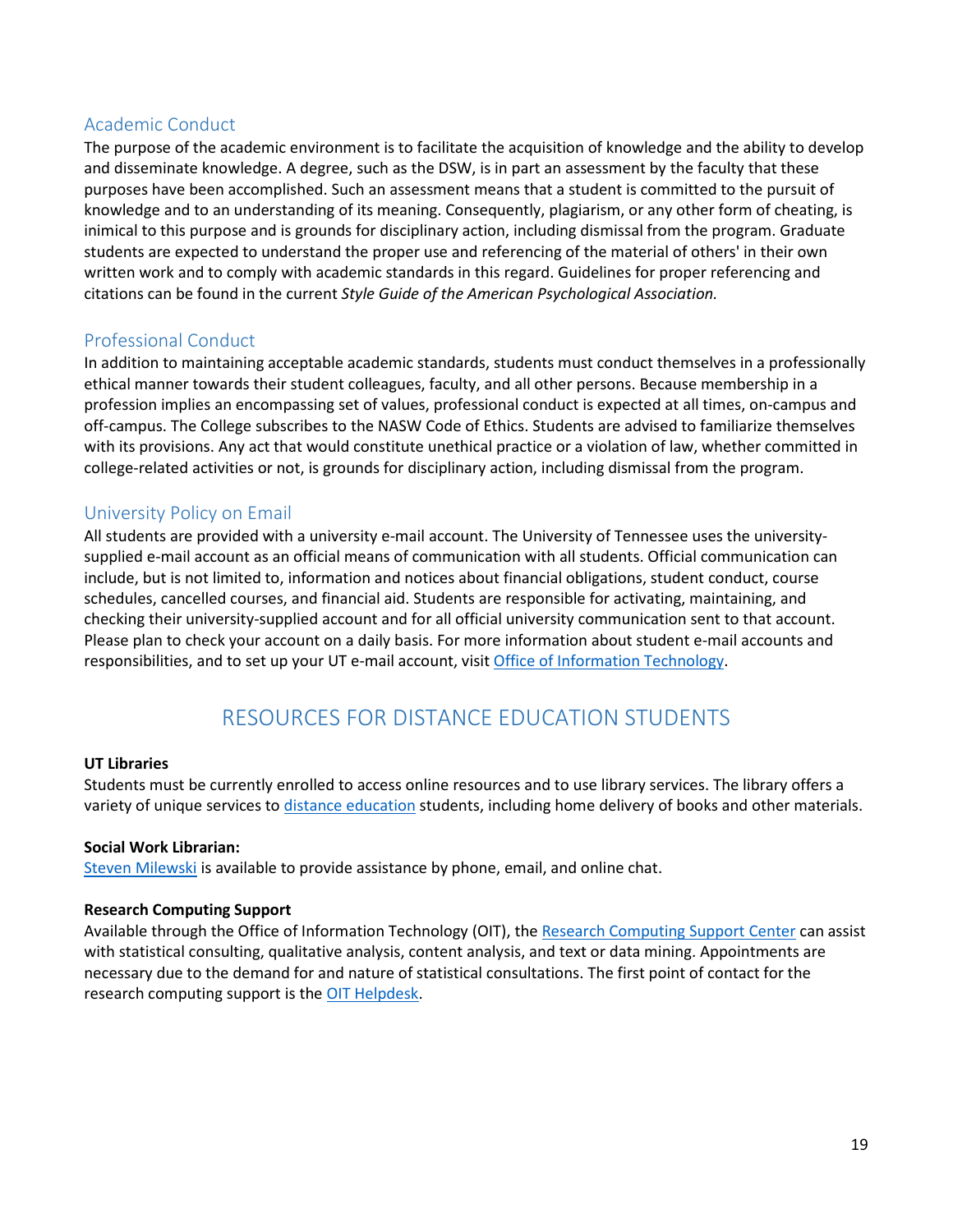# FINANCIAL INFORMATION

#### <span id="page-19-1"></span><span id="page-19-0"></span>Expenses

The fees and tuition can be found in the current UTK Graduate Catalog. Fees and tuition are a significant part of the cost of a student's education.

# <span id="page-19-2"></span>OneStop

Financial Aid is managed by OneStop. Students should visit OneStop.Edu for more information. Students must be admitted into a degree program and be enrolled for a minimum of 6 credit hours each semester to receive student loans.

Graduate students and applicants who wish to be considered for financial aid from the University should obtain the Free Application for Federal Student Aid (FAFSA) from the [UT Office of Financial Aid and Scholarships.](http://onestop.utk.edu/your-money/covering-costs/) The web site for this office provides additional information, including deadlines, forms, mailing addresses, etc. Applicants interested in federal financial aid should submit a FAFSA even if they have not yet been notified of their acceptance into the College of Social Work.

# <span id="page-19-3"></span>DSW Fund for Clinical Excellence

Each spring enrolled DSW students have the opportunity to apply for the DSW Fund for Clinical Excellence. DSW support staff will send out the scholarship form link and a reminder each spring.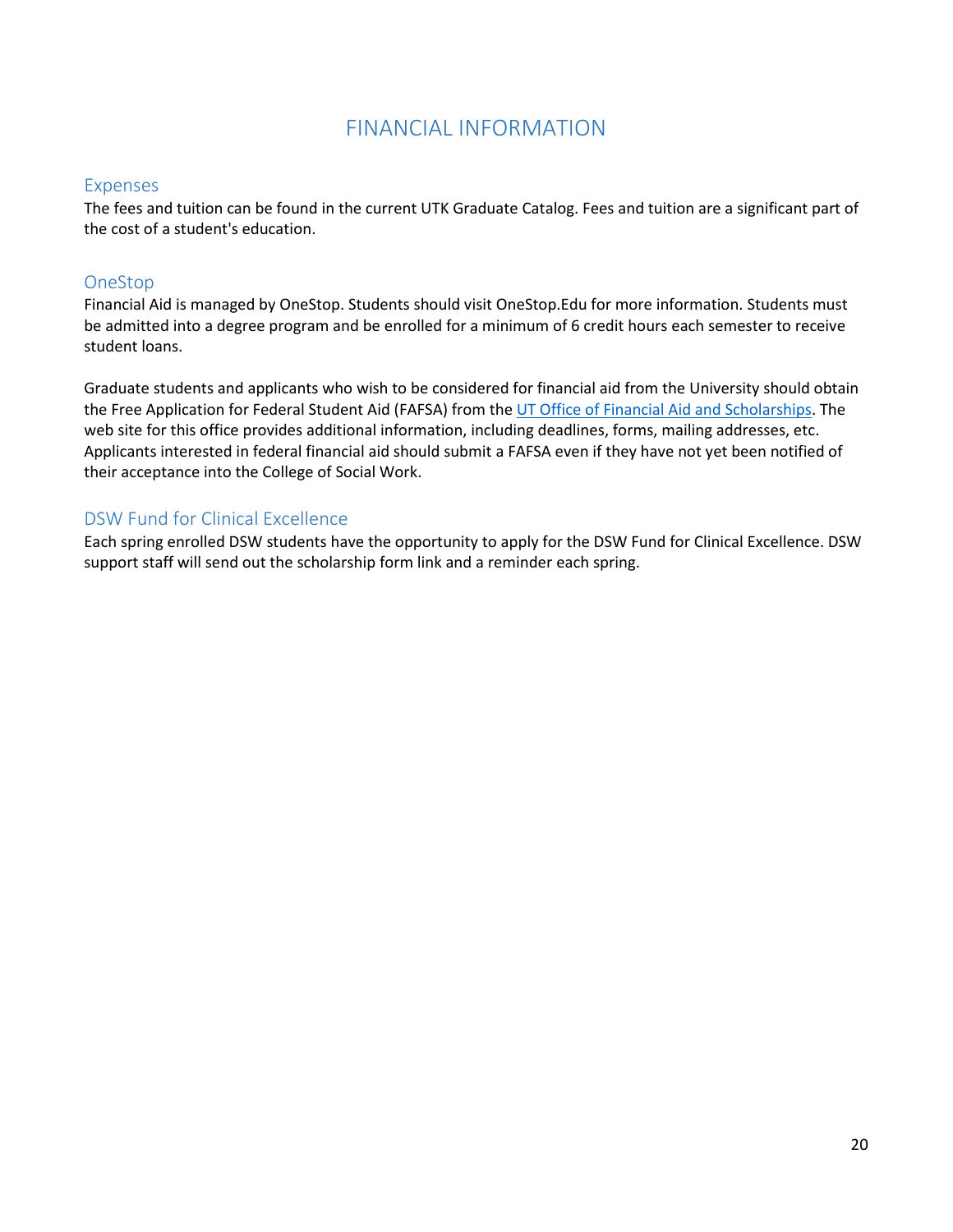# APPENDIX A: PROFESSIONAL CONDUCT

# <span id="page-20-1"></span><span id="page-20-0"></span>CSW Standards of Professional Conduct

Separate and distinct from the University of Tennessee's Standards of Conduct, and the CSW's standards for academic performance (which are contained elsewhere in this handbook and in the Graduate Catalog), there are certain cognitive, emotional and character requirements that students must possess that provide the CSW with reasonable assurance that students can complete the entire course of study and participate fully in all aspects of social work education and the professional practice of social work. Students in the CSW are expected to possess the following abilities and attributes at a level appropriate to their year in the program. They are expected to meet these standards in the classroom and in their practice. Attention to these standards will be part of evaluations made by faculty responsible for evaluating applications for admission and faculty responsible for evaluating students' classroom and practicum performance.

- **Professional Behavior** The social work student behaves professionally by knowing and practicing within the scope of social work, adhering to the National Association of Social Workers Code of Ethics and the Tennessee Board of Social Worker Standards of Conduct (1365-01-.10) as found in the [Tennessee Board of Social Work Certification and Licensure General Rules and Regulations.](https://publications.tnsosfiles.com/rules/1365/1365-01.20191027.pdf)
- **Interpersonal Skills** The social work student communicates and interacts with other students, faculty, staff, clients and professionals in a professional manner, and demonstrates respect for and consideration of other students, faculty, staff, clients and professionals in spoken, written and electronic form. The social work student expresses her/his ideas and feelings clearly and demonstrates a willingness and ability to listen to others.
- **Self-awareness** The social work student is willing to examine and change their behavior when it interferes with her/his working with clients and other professionals, and is able to work effectively with others in subordinate positions as well as with those in authority.
- **Professional Commitment** The social work student has a strong commitment to the essential values of social work (the dignity and worth of every individual and her/his right to a just share of the society's resources). The social work student is knowledgeable about and adheres to the National Association of Social Workers Code of Ethics and the Rules of the Tennessee Board of Social Worker Certification.
- **Self-care** The social work student recognizes the signs of stress, develops appropriate means of selfcare, and seeks supportive resources if necessary.
- **Valuing Diversity** The social work student appreciates the value of human diversity. Social work students do not impose their own personal, religious, sexual, and/or cultural values on other students, faculty, staff, clients or professionals. Social work students are willing to serve in an appropriate manner all persons in need of assistance, regardless of the person's age, class, race, religious affiliation (or lack of), gender, disability, sexual orientation and/or value system.

The following list provides examples, but is not exhaustive, of professional misconduct :

- Misuse, alteration or falsification of documents.
- Unauthorized or improper use of University equipment, services and facilities.
- Harassing, coercing and intimidating behavior.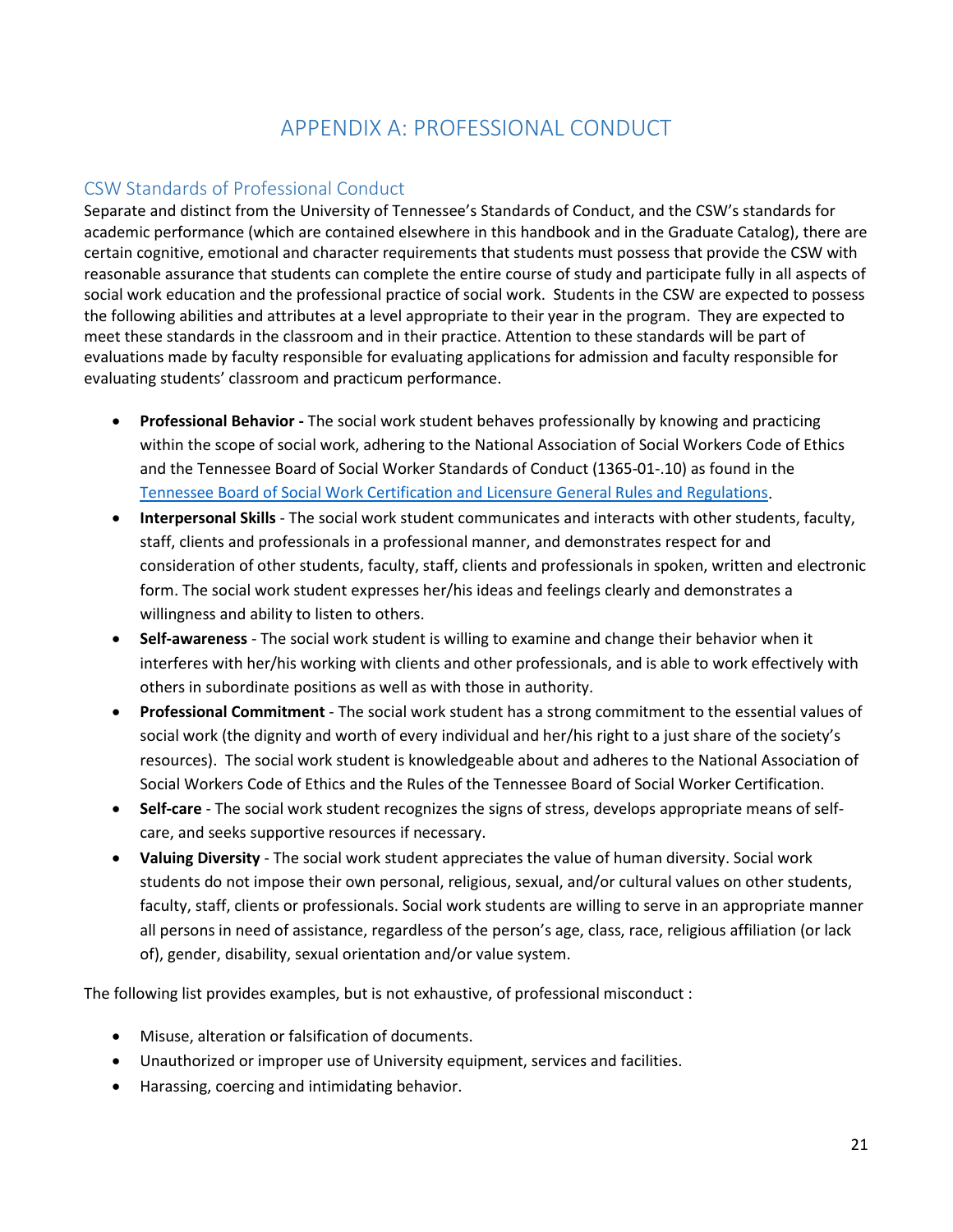- Obstruction or disruption of teaching.
- Criminal activity.
- Failure to comply with an order from a legitimate university authority and failure to attend required meetings called by university faculty or administration such as Academic Committee Meetings and Field Evaluation Meetings.
- Threatening behavior and verbal abuse.
- Inappropriate relationships.
- Inability to secure, sustain, or perform satisfactorily in a field placement.
- Other behaviors determined to be unprofessional conduct towards colleagues, faculty, staff and/or clients.

# <span id="page-21-0"></span>CSW Professional Standards Committee

Except for alleged academic dishonesty, which shall be addressed through the procedures set forth in *[Hilltopics](http://dos.utk.edu/hilltopics/)*, the following procedures are used to address a faculty member's concern that a social work student has failed to meet or maintain the CSW's professional standards:

- 1. The faculty member/major professor should discuss the concern(s) with the student and seek agreement with the student on the question of the student's failure to meet or maintain professional standards. If a plan of remediation is recommended by the faculty member and agreed upon by the student, the faculty member should document the plan of remediation. The documentation should include a description of the student's conduct, the plan of remediation, and an indication that the student has agreed to the plan of remediation. Copies should be provided to the student, the student's record the student's major professor, and Program Director.
- 2. If the faculty member believes dismissal from the CSW is appropriate, or the faculty member believes that the student should be given an opportunity to remedy their failure to meet or maintain a standard but the faculty member and the student cannot agree on a plan for remediation, the faculty member shall notify the student's Program Director. The Program Director shall call a meeting with the faculty and student involved in an attempt to resolve the matter. If the matter cannot be resolved, the Program Director, in consultation with the Associate Dean, shall convene a hearing of the Professional Standards Committee as soon as practicable.
- 3. A Professional Standards Committee will be constituted each year. The Associate Dean will select a faculty chairperson and 3 faculty members from the full-time faculty to serve on this Committee. The term of office is one year and can be renewed. The Professional Standards Committee meets on an as needed basis. Faculty members of the Professional Standards Committee having direct prior involvement with a case shall recuse themselves. In such a circumstance, the Associate Dean will appoint an alternative faculty for consideration of that case.
- 4. The student shall be provided with written notice (e-mail is sufficient) of the time and place of the hearing of the Committee at least 48 hours in advance of the hearing.
- 5. The faculty member's prior written documentation of the student's conduct and proposed plan for remediation will be submitted along with any other germane supporting documents. Prior to the hearing, the student may also submit written materials to the Committee. Copies of materials submitted to the Committee must be provided to the opposing party.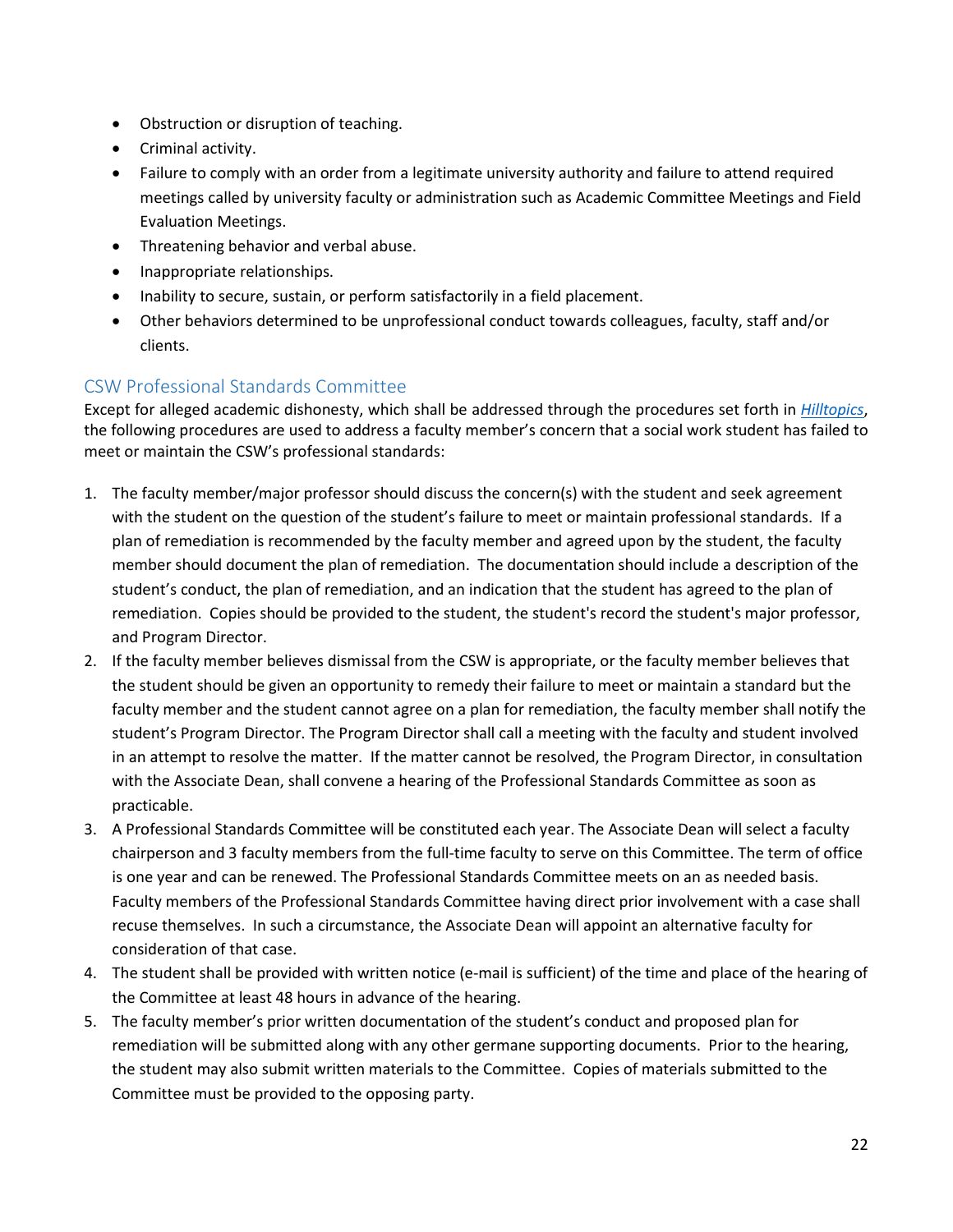- 6. At the hearing, the Committee will hear orderly presentations from the student and the faculty member(s) who raised the concern(s). Each party will be allowed to present witnesses in support of her/his position, ask questions to opposing witnesses, and rebut the presentation of the opposing party. However, a hearing of the Committee is not a legal proceeding and legal representation of the parties is not permitted in the hearing.
- 7. The Committee will deliberate in private and make a decision on the appropriate course of action, which may include, but is not limited to: no action against a student; placement of a student on probationary status; changing the student's field placement; putting the student on a leave of absence; or dismissing the student from the CSW.

A student may appeal the decision of the Committee by sending a written appeal to the Associate Dean within 14 days, who then shall make a decision on the student's appeal and communicate that decision to the student in writing. A student may appeal a decision of the Associate Dean to the Dean of the CSW by sending a written appeal to the Dean within 14 days of receiving the appeal of the Associate Dean, who then shall make a decision on the student's appeal and communicate that decision to the student in writing. To appeal the decision of the Dean of the College of Social Work, a student shall file a written appeal in accordance with the Graduate Council Appeal Procedure. The [Graduate Council](https://gradschool.utk.edu/faculty-staff/graduate-council/) considers student appeals only after they have been duly processed through the College of Social Work. A complete statement of th[e Graduate Council Appeal Procedure](https://gradschool.utk.edu/documents/2016/02/student-appeals-procedures.pdf/) is available from the UT-Knoxville Graduate School.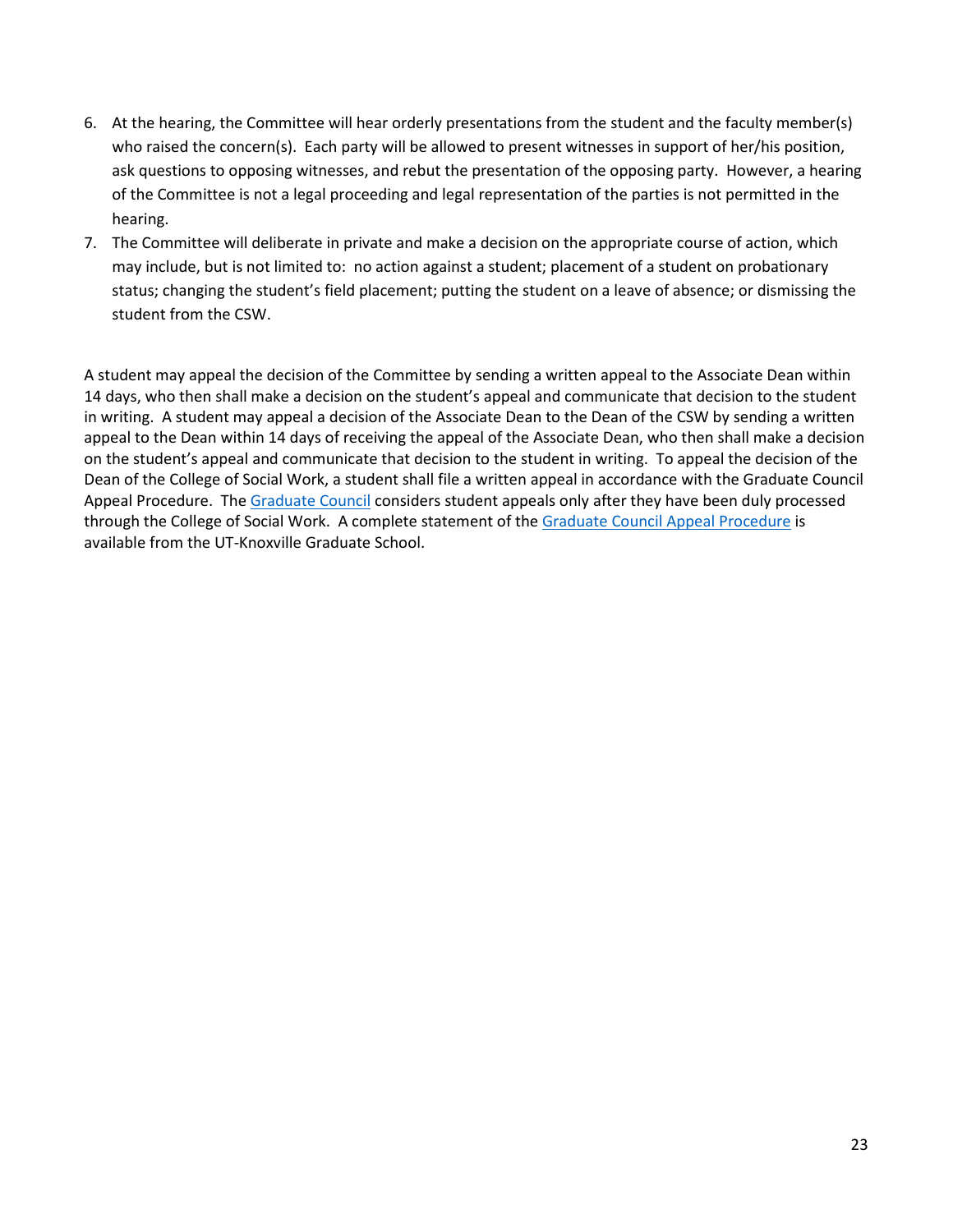# APPENDIX B: FORMS

<span id="page-23-0"></span>Completion of required forms at each step of the student's progress through the DSW program is the student's responsibility.

[UT College of Social Work DSW forms](https://www.csw.utk.edu/current-students/dsw-program-handbook-forms/) 

[Graduate School's Forms Central](https://gradschool.utk.edu/forms-central/)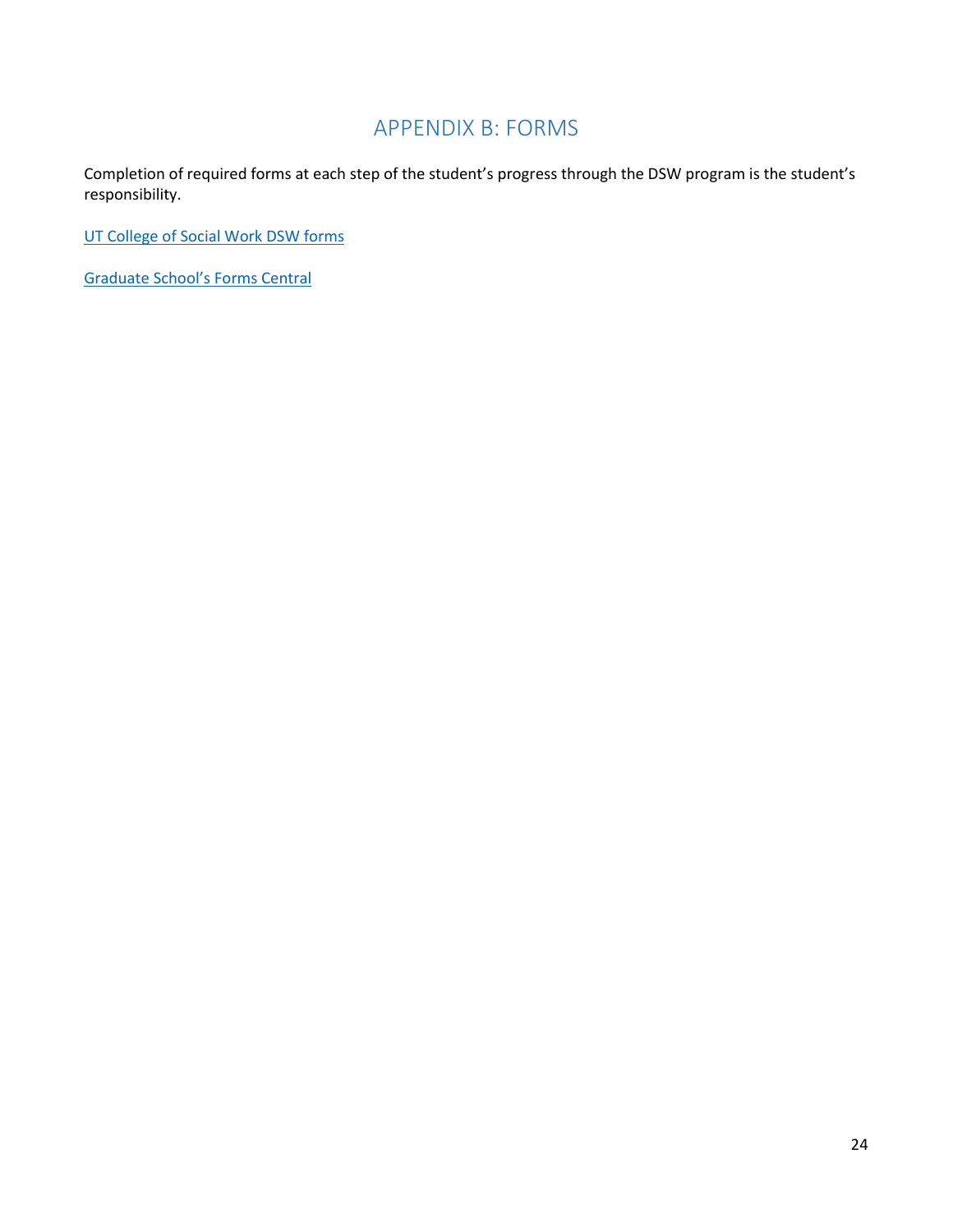# APPENDIX C: Web Resources for Graduate Students

#### <span id="page-24-0"></span>**Student Resources**

- o [College of Social Work](http://www.csw.utk.edu/)
- o [Graduate School](https://gradschool.utk.edu/)
- o [Graduation Deadlines](https://gradschool.utk.edu/graduation/graduation-deadlines/)
- o [Graduate School Forms](https://gradschool.utk.edu/forms-central/)
- o [Graduate Catalog](https://catalog.utk.edu/index.php?catoid=30)
- o [Student obligations and appeals process](https://gradschool.utk.edu/graduate-student-life/understanding-your-rights-and-obligations/)
- o [Graduate Student Senate](https://gss.utk.edu/)
- o [Office of Graduate Admissions](https://gradschool.utk.edu/admissions/)
- o [Student Conduct and Community Standards](https://studentconduct.utk.edu/)
- o [Office of Equity and Diversity](https://oed.utk.edu/)
- o [Sexual Misconduct, Relationship Violence, and Stalking](https://titleix.utk.edu/)
- o [Office of Multicultural Student Life](https://multicultural.utk.edu/)
- o [Office of Research Integrity](https://research.utk.edu/oried/) 
	- **EXECUTE: Institutional Review Board**
- o [Thesis/Dissertation Consultant](https://gradschool.utk.edu/thesesdissertations/)
- o [Office of Information Technology](https://oit.utk.edu/)

#### **Professional Development and Training**

- o [Office of Graduate Training and Mentoring](https://gradschool.utk.edu/training-and-mentorship/)
- o [Best Practices in Teaching Program](https://gradschool.utk.edu/training-and-mentorship/bpit/)
- o [UT Libraries Information for Graduate Students](https://libguides.utk.edu/graduate)
- o [Center for Career Development](https://career.utk.edu/)
- o [Tennessee Teaching and Learning Center](https://teaching.utk.edu/) 
	- **UT CIRTL: Center for Integration of Research and Teaching**
- o [Experience Learning](https://experiencelearning.utk.edu/)